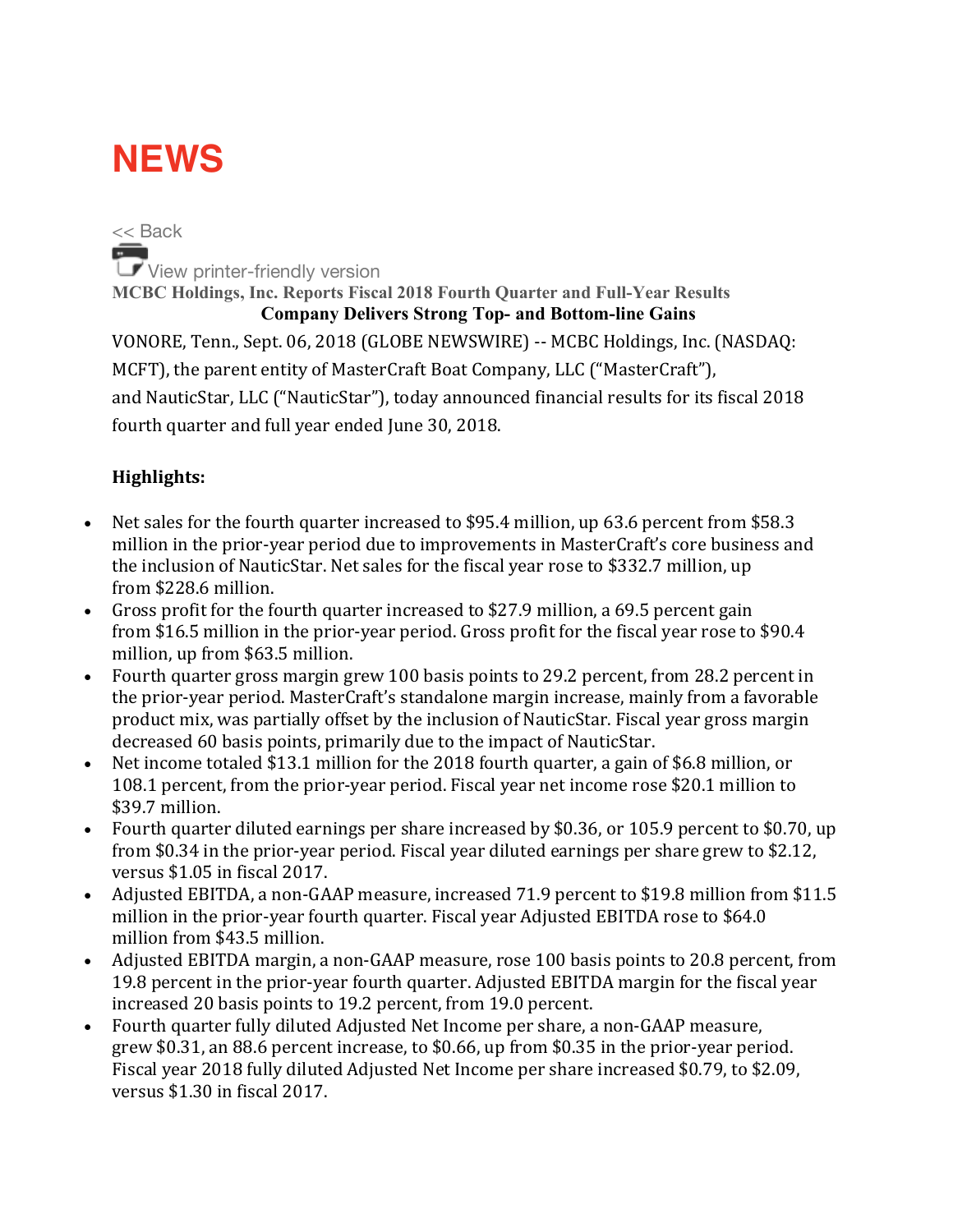During the year, the company's strong cash flow enabled debt repayments of \$39.3 million, which represents almost half of the \$80 million borrowed for the purchase of NauticStar. Terry McNew, MCBC Holdings, Inc. President and Chief Executive Officer, commented, "We ended fiscal 2018 delivering record sales and net income for both the fourth quarter and fiscal year. Continued growth in retail demand and our unwavering focus on operational efficiency drove results. Moreover, our strong cash management practices enabled us to significantly reduce our total debt."

#### **Fourth Quarter Results**

Net sales for the fourth quarter ended June 30, 2018 rose 63.6 percent, or \$37.1 million, to \$95.4 million, compared to \$58.3 million for the year ago fourth quarter. The inclusion of NauticStar represented \$21.7 million, or 37.1 percent, of the increase while MasterCraft grew \$15.4 million, or 26.5 percent. The MasterCraft increase stemmed from an increase in sales volume, favorable product mix and price increases.

Fourth quarter gross profit increased \$11.4 million, or 69.5 percent, to \$27.9 million, compared to \$16.5 million for the prior-year period. MasterCraft contributed \$7.6 million of the increase primarily due to growth in MasterCraft unit sales volume, a favorable product mix, lower warranty costs and reduced retail rebate activity. The inclusion of NauticStar contributed \$3.8 million to the increase in gross profit. Gross margin increased to 29.2 percent for the fiscal fourth quarter, compared to 28.2 percent for the year earlier fourth quarter.

Said McNew, "Retail activity with regard to MasterCraft strengthened throughout fiscal 2018, resulting in improved dealer inventory turns and the largest June retail sales in MasterCraft's history. This sets the stage for continuing healthy dealer inventory levels and activity in fiscal 2019. At NauticStar we have added nearly 20 dealer locations since the beginning of calendar year 2018 and are excited about driving growth and looking forward to working with our strong dealer network to maximize their opportunities over the coming year."

Selling and marketing expense increased \$0.8 million, or 38.0 percent, to \$3.0 million for the fourth quarter ended June 30, 2018, compared to \$2.2 million for the year earlier period. This increase resulted mainly from the inclusion of NauticStar, which added \$0.6 million in selling and marketing expenses.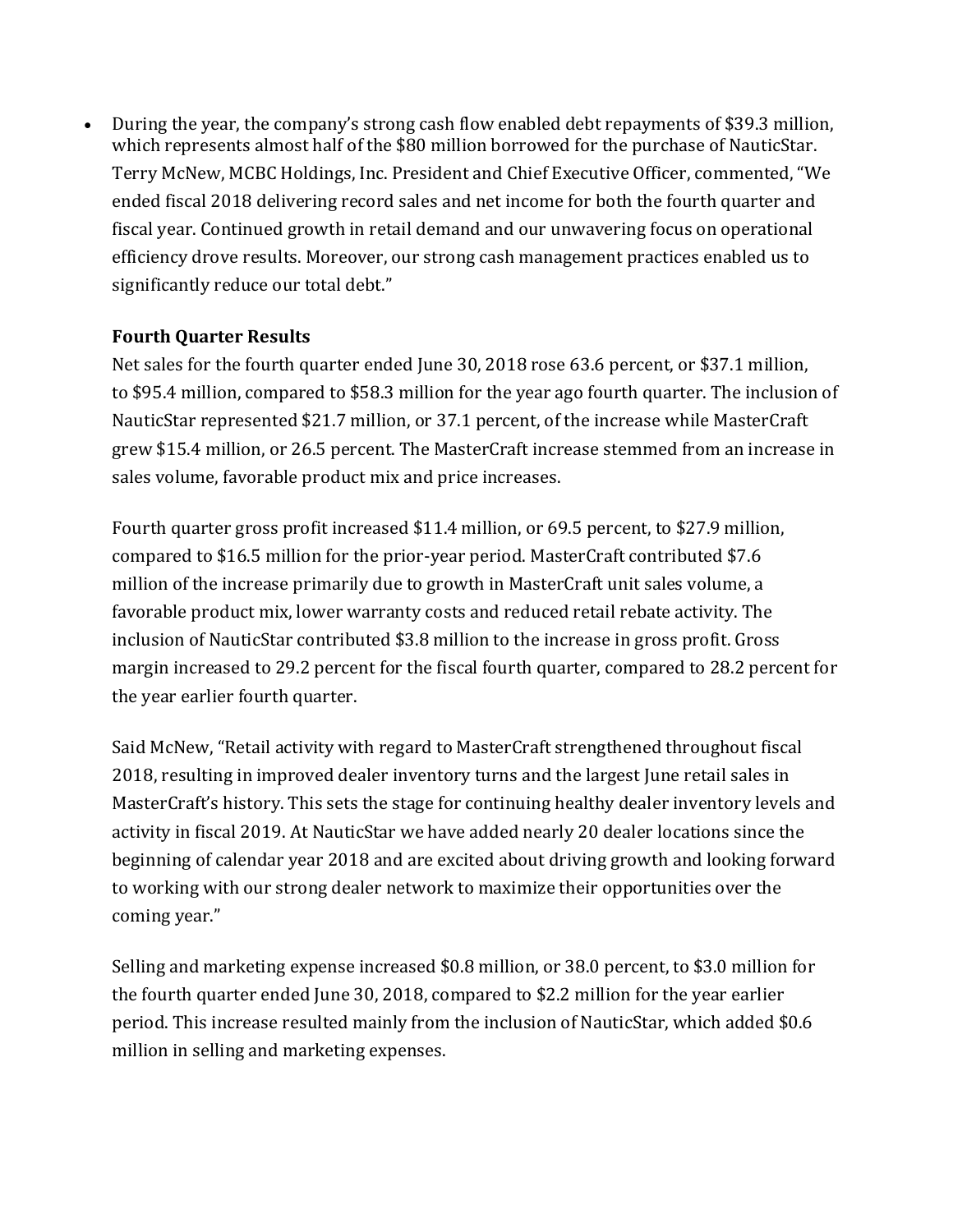Fourth quarter general and administrative expense increased by \$1.7 million, or 46.9 percent, to \$5.4 million, compared to \$3.7 million for the prior-year period. This increase resulted mainly from the inclusion of NauticStar, a litigation settlement charge, startup costs for a new brand in a different boat segment and higher compensation costs. General and administrative expense, as a percentage of net sales, decreased by 70 basis points to 5.6 percent, compared to 6.3 percent for the prior-year period. This favorable impact resulted from leverage experienced through significant net sales increases compared to lower increases in general and administrative expenses.

Fourth quarter net income totaled \$13.1 million, versus \$6.3 million for the year-earlier period driven by the inclusion of NauticStar, lower warranty costs, reduced retail rebate activity and reduced tax rates from the enactment of the Tax Cuts and Jobs Act. Adjusted Net Income of \$12.4 million, or \$0.66 per share, on a fully diluted, weighted average share count of 18.8 million shares, was computed using the company's estimated annual effective tax rate of approximately 29 percent. This compares to Adjusted Net Income of \$6.5 million, or \$0.35 per fully diluted share, in the prior-year period. Due to the Tax Cuts and Jobs Act, MasterCraft's annual effective tax rate for fiscal 2019 is expected to decline to approximately 24 percent.

Adjusted EBITDA was \$19.8 million for the fourth quarter, compared to \$11.5 million in the prior-year period. Adjusted EBITDA margin was 20.8 percent, up from 19.8 percent in the fiscal 2017 fourth quarter. See "Non-GAAP Measures" below for a reconciliation of Adjusted EBITDA, Adjusted EBITDA margin and Adjusted Net Income to the most directly comparable financial measures presented in accordance with GAAP.

#### **Fiscal 2018 Results**

Net sales for the fiscal year increased 45.5 percent, or \$104.1 million, to \$332.7 millionfrom \$228.6 million in the prior year. The inclusion of NauticStar represented \$66.4 million, or 29.0 percent, of the increase while MasterCraft grew \$37.7 million, or 16.5 percent. The MasterCraft increase stemmed from an increase in sales volume, reduced retail rebate activity, favorable product mix and price increases.

Fiscal year gross profit increased \$26.9 million, or 42.4 percent, to \$90.4 million, compared to \$63.5 million for fiscal 2017. MasterCraft contributed \$14.6 million to the gain primarily due to growth in MasterCraft unit sales volume, lower warranty costs and reduced retail rebate activity. The inclusion of NauticStar contributed \$12.3 million to the increase in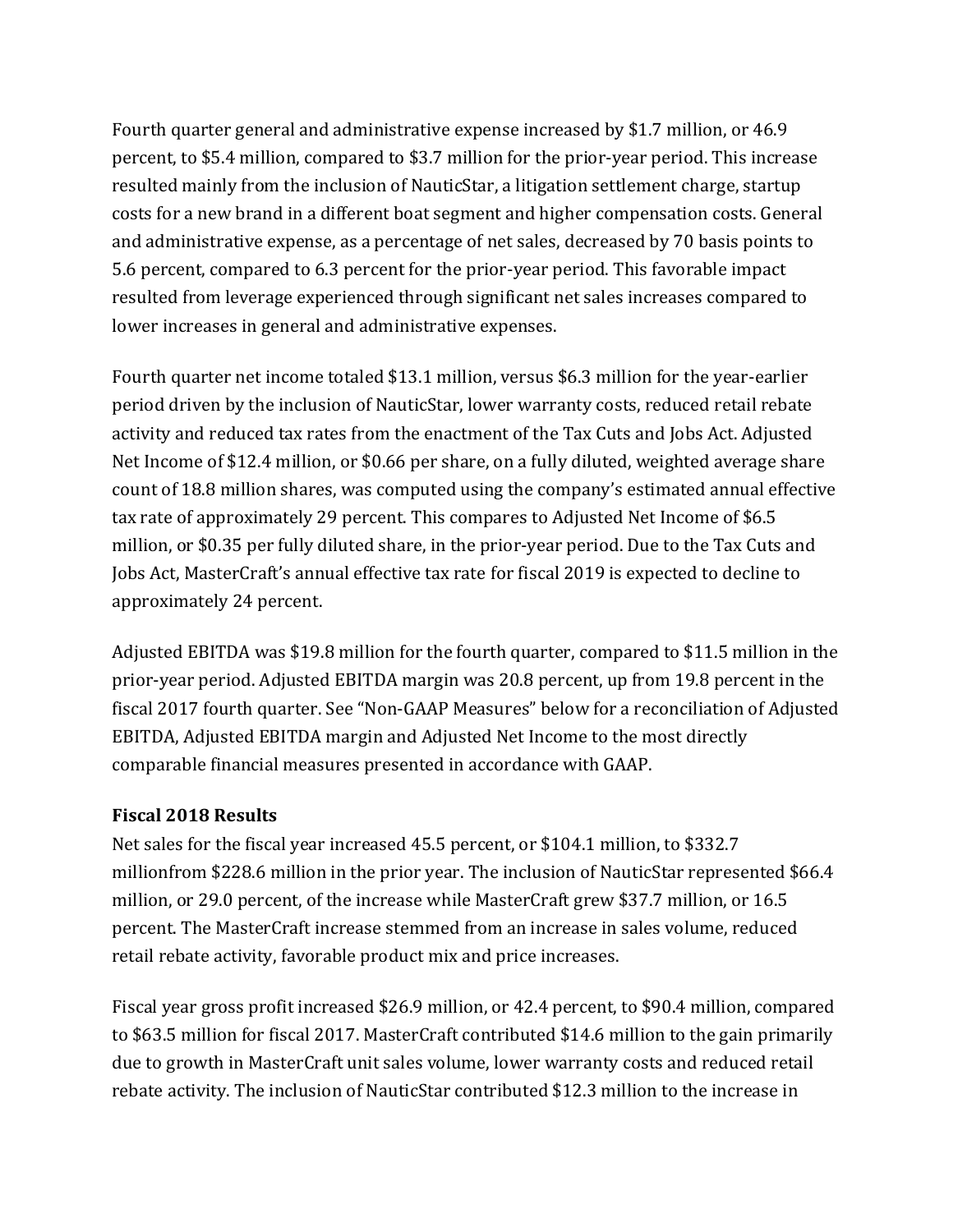gross profit. Gross margin decreased to 27.2 percent for fiscal 2018, versus 27.8 percent for fiscal 2017. The decrease was primarily due to inclusion of the dilutive effect of NauticStar's gross margin.

Selling and marketing expense increased \$3.6 million, or 38.7 percent, to \$13.0 million for fiscal 2018, compared to \$9.4 million for the prior year. This increase resulted from the inclusion of NauticStar, which added \$1.9 million in selling and marketing expenses, a rise in dealer meeting and training costs, higher compensation expense and an increase in promotional activities.

General and administrative expense decreased by \$0.7 million, or 3.4 percent, to \$19.8 million for fiscal 2018, compared to \$20.5 million for fiscal 2017. This resulted mainly from a decrease of \$5.9 million in patent litigation costs, partially offset by the inclusion of NauticStar, which increased general and administrative expenses by \$2.2 million, and \$1.7 million increase for costs associated with the NauticStar acquisition and \$0.6 millionrelated to startup costs for a new brand in a different boat segment. General and administrative expense, as a percentage of net sales, decreased by 310 basis points to 5.9 percent, compared to 9.0 percent for the prior-year period.

Net income totaled \$39.7 million for the fiscal year, up from \$19.6 million in fiscal 2017, which was driven by the inclusion of NauticStar, reduced retail rebate activity, lower warranty costs and reduced tax rates from the enactment of the Tax Cuts and Jobs Act. Adjusted Net Income totaled \$39.4 million, or \$2.09 per share, for fiscal 2018, on a fully diluted, weighted average share count of 18.8 million shares, and was computed using the company's estimated normalized annual effective tax rate of approximately 29 percent. This compares with Adjusted Net Income of \$24.3 million, or \$1.30 per share, in fiscal 2017.

Fiscal year 2018 Adjusted EBITDA was \$64.0 million, compared to \$43.5 million in fiscal 2017. Adjusted EBITDA margin was 19.2 percent, up from 19.0 percent in the prior year. See "Non-GAAP Measures" below for a reconciliation of Adjusted EBITDA, Adjusted EBITDA margin and Adjusted Net Income to the most directly comparable financial measures presented in accordance with GAAP.

#### **Market Milestones**

*NauticStar*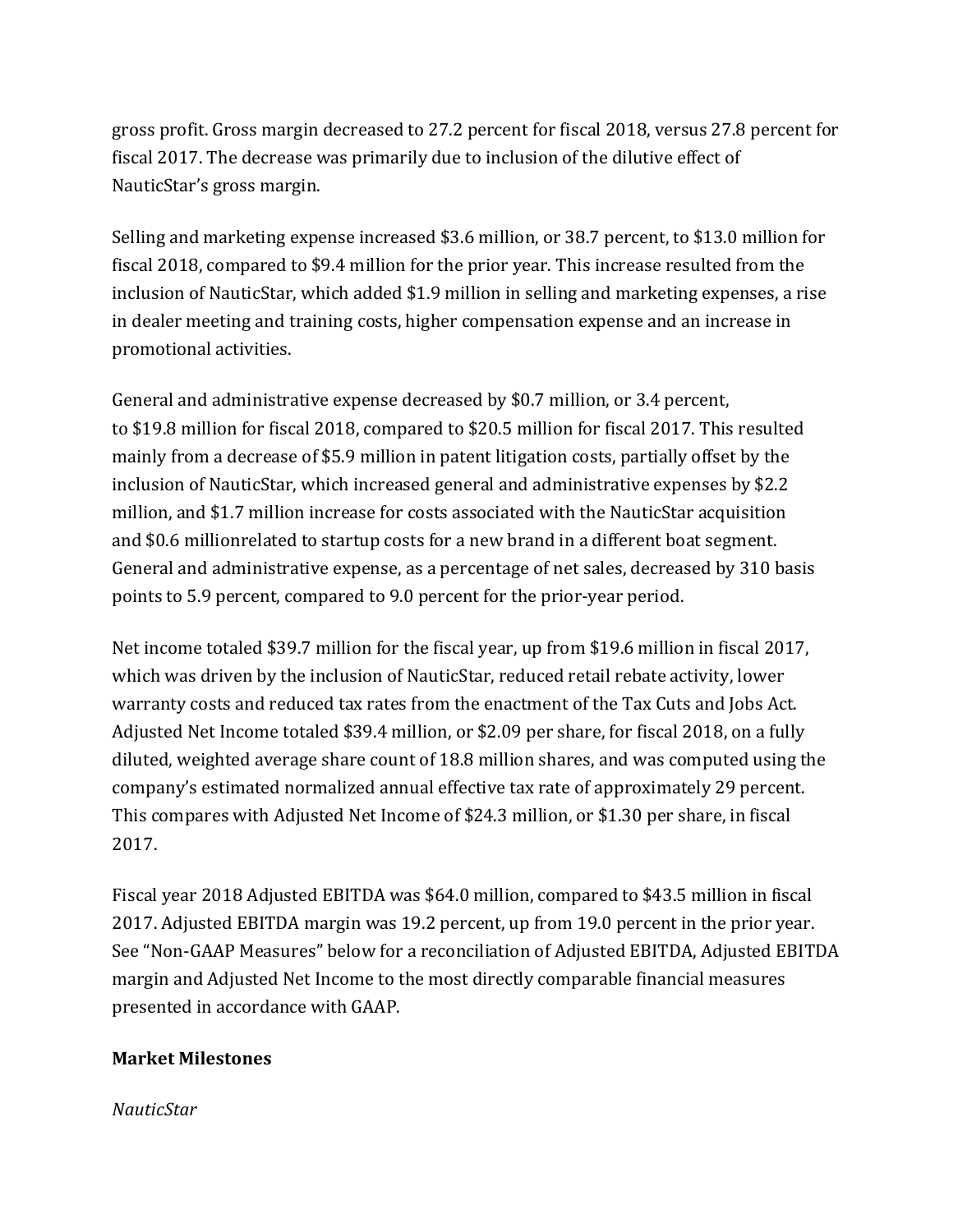Said McNew, "We're nearing our one-year anniversary of welcoming NauticStar to the MasterCraft family. In that time, we've leveraged our industry-leading strengths in operational excellence and financial management to further improve NauticStar's output, quality and margin. Daily production volume is up and we've made strides in improving both safety and quality. In fiscal 2019, we look forward to building on the operational and financial improvements begun over the past nine months, while executing additional dealer network expansion and new product development strategies to drive further market share in the high-growth fiberglass outboard category."

#### *MasterCraft*

Since the beginning of our fiscal 2018 year, we have continued to be at the forefront of product introductions and innovation in the performance sport boat category, as exemplified by our recent introduction of the X24 model, and our previously released XT25, XStar, and XT22 models. MasterCraft engineers put surf science into motion with the X24, starting with a new surf-specific hull design that, when equipped with up to 4,300 lbs. of ballast and the Gen 2 Surf System, creates the industry's largest wake that is perfectly sculpted and customized through MasterCraft technology.

New wake-specific technologies work in concert on the X24 to operationally speed up the boat's wake-specific functions. A premium 2018 feature, the new FastFill Ballast System, speeds time to towing by filling the X24's ballast tanks in under three minutes. Once full, the X24 debuts the new Switchback Ballast Tank that instantly shifts ballast from side-toside to suit the rider's preference.

The X24 has room for 18 passengers and was thoughtfully designed with new surf-friendly storage features that allow friends and families to have more people, gear and fun on the water. The X24's Pickle Fork bow and U-shaped seating layout create a spacious and comfortable configuration for spectating and lounging. Optional transom lounge and reserve seating scenarios create more options for owners to customize their interior. Storage on the X24 is considerable at 106 cubic feet, including storage compartments above the hallast tanks.

"With the X23 and iconic XStar setting the bar for wakeboarding, surf and performance, it was tough to outdo ourselves. But we delivered," said McNew. "With the new X24, we've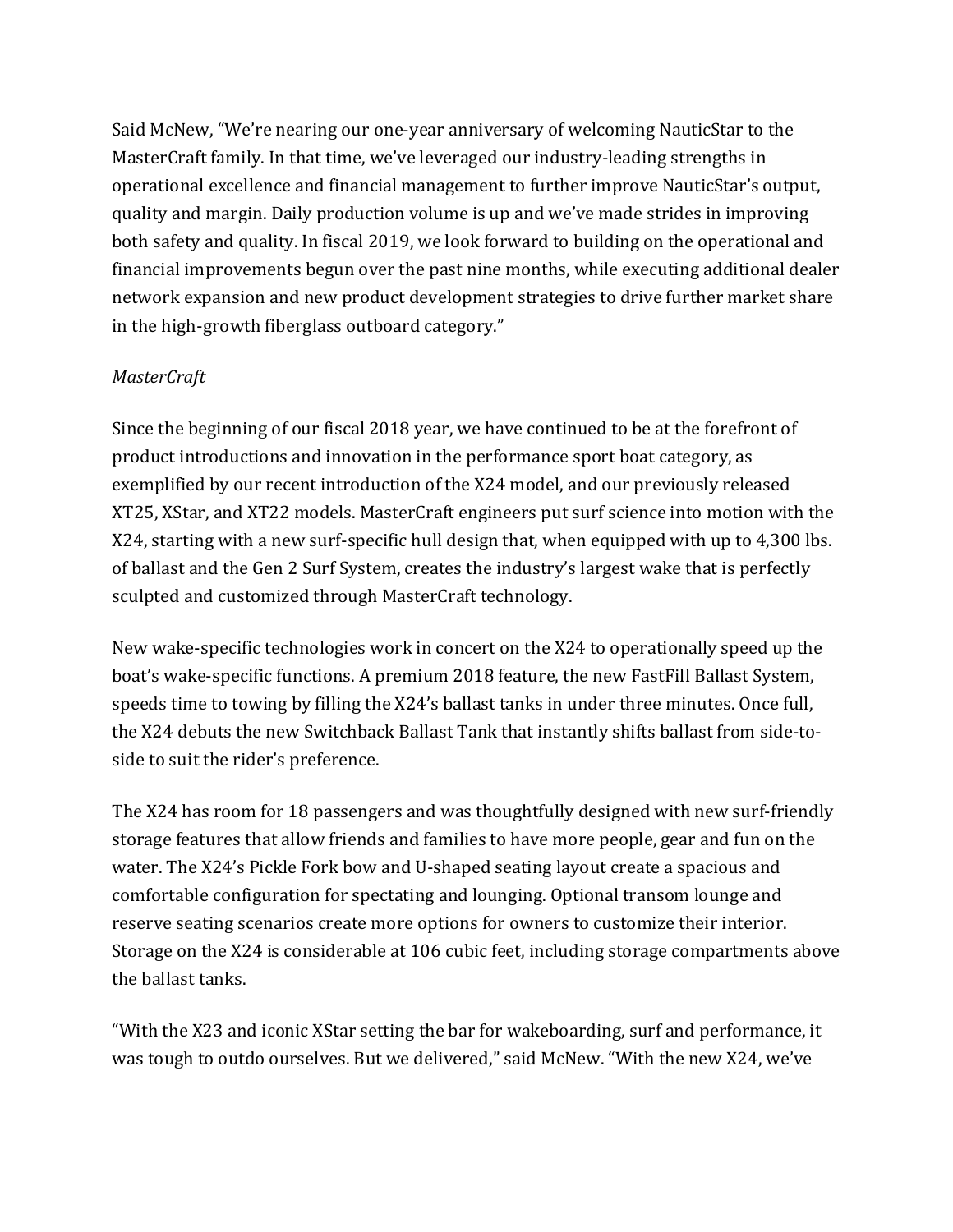created an exceptional wakesurfing experience while providing the ultimate in on-thewater durability, reliability and performance."

#### **Outlook**

Said McNew, "Financially, operationally and on the new product development front, we delivered strong performance in fiscal 2018, which gives us confidence in our ability to execute again in fiscal 2019. Looking ahead, we remain steadfast in our strategy of driving sustainable, profitable growth through the development of new and innovative products, strengthening our dealer network, driving margin expansion through operational excellence and capturing additional market share from adjacent boating categories, both organically and through acquisitions."

For full fiscal year-end June 30, 2019 guidance, MCBC Holdings now expects net sales percentage growth to be up in the low- teens. Adjusted EBITDA margins are expected to be in the mid-18 percent range. Adjusted EPS is expected to grow in the high-teens. The guidance above is adjusted for startup costs of approximately \$2.5 million associated with a completely new boat brand in a segment of the market neither MasterCraft nor NauticStar currently serves.

For the first fiscal quarter ending in September net sales percentage growth is expected to be in the high thirty percent range with Adjusted EBITDA margins in the mid-sixteen percent range. Adjusted EPS percentage growth is expected to be in the mid-teens. Recall NauticStar was acquired during our fiscal second quarter last year.

#### **Conference Call and Webcast Information**

MCBC Holdings, Inc. will host a live conference call and webcast to discuss fiscal Fourth quarter results today, September 6, 2018, at 5:00 p.m. ET. To access the call, dial (800) 219-6861 (domestic) or (574) 990-1024 (international) and provide the operator with the conference ID 9893806. Please dial in at least 10 minutes prior to the call. To access the live webcast, go to the investor section of the company's website, www.mastercraft.com, on the day of the conference call and click on the webcast icon.

For an audio replay of the conference call, dial (855) 859-2056 (domestic) or (404) 537-3406 (international) and enter audience passcode 9893806. The audio replay will be available beginning at 8 p.m. ET on Thursday, September 6, 2018, through 11:59 p.m. ET on Thursday, September 20, 2018.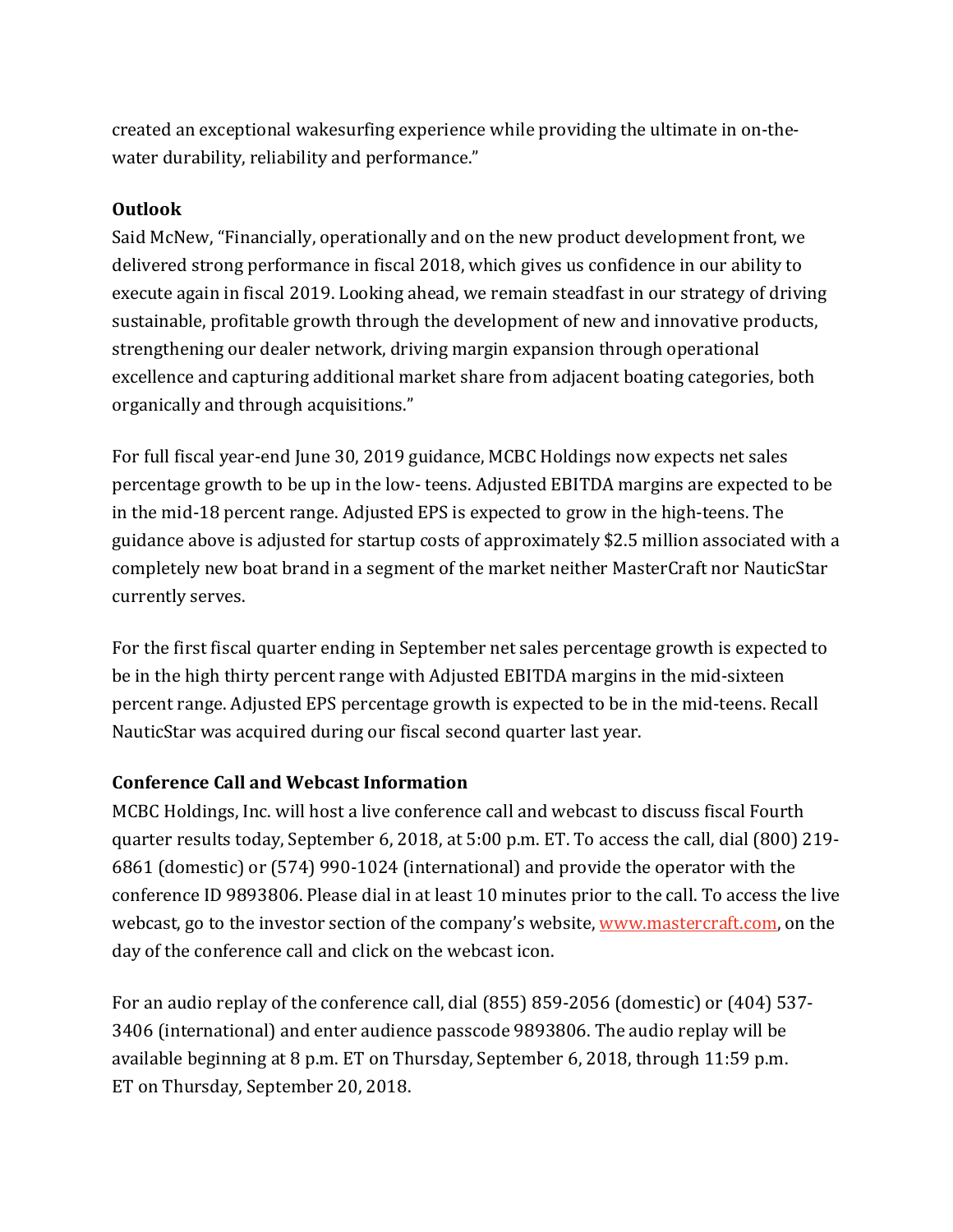#### **About MCBC Holdings, Inc.**

Headquartered in Vonore, Tenn., MCBC Holdings, Inc. (NASDAQ: MCFT) is the parent entity of MasterCraft and NauticStar.

#### **About MasterCraft**

MasterCraft is a world-renowned innovator, designer, manufacturer and marketer of premium performance sport boats. Founded in 1968, the company has cultivated its iconic brand image through a rich history of industry-leading innovation, and more than four decades after the original MasterCraft made its debut the company's goal remains the same – to continue building the world's best ski, wakeboard, wakesurf and luxury performance powerboats. For more information, visit www.mastercraft.com.

#### **About NauticStar**

Founded in 2002, NauticStar is located on 17 acres in Amory, Mississippi. With more than 200,000 square feet of manufacturing floor space, NauticStar is one of the top producers of high quality bay boats, deck boats and offshore center console boats from 18 to 28 feet. Professional and sport fishermen, recreational and pleasure boating enthusiasts appreciate the many standard and available features that are offered by NauticStar for a customized fit for their lifestyle. For more information on NauticStar, visit www.NauticStarBoats.com.

#### **Forward-Looking Statements**

This press release includes forward-looking statements (as such term is defined in the Private Securities Litigation Reform Act of 1995). Forward-looking statements can often be identified by such words and phrases as "believes," "anticipates," "expects," "intends," "estimates," "may," "will," "should," "continue" and similar expressions, comparable terminology or the negative thereof, and include statements in this press release concerning an exciting pipeline of launches; our ability to continue our operating momentum, capture additional market share and deliver continued growth; expectations regarding driving margin expansion, sales increases and organic growth; our fiscal 2019 outlook and key growth initiatives; the anticipated impact of the Tax Cuts and Jobs Act; and our anticipated financial performance for fiscal 2019.

Forward-looking statements are subject to risks, uncertainties and other important factors that could cause actual results to differ materially from those expressed or implied in the forward-looking statements, including general economic conditions, demand for our products, changes in consumer preferences, competition within our industry, our reliance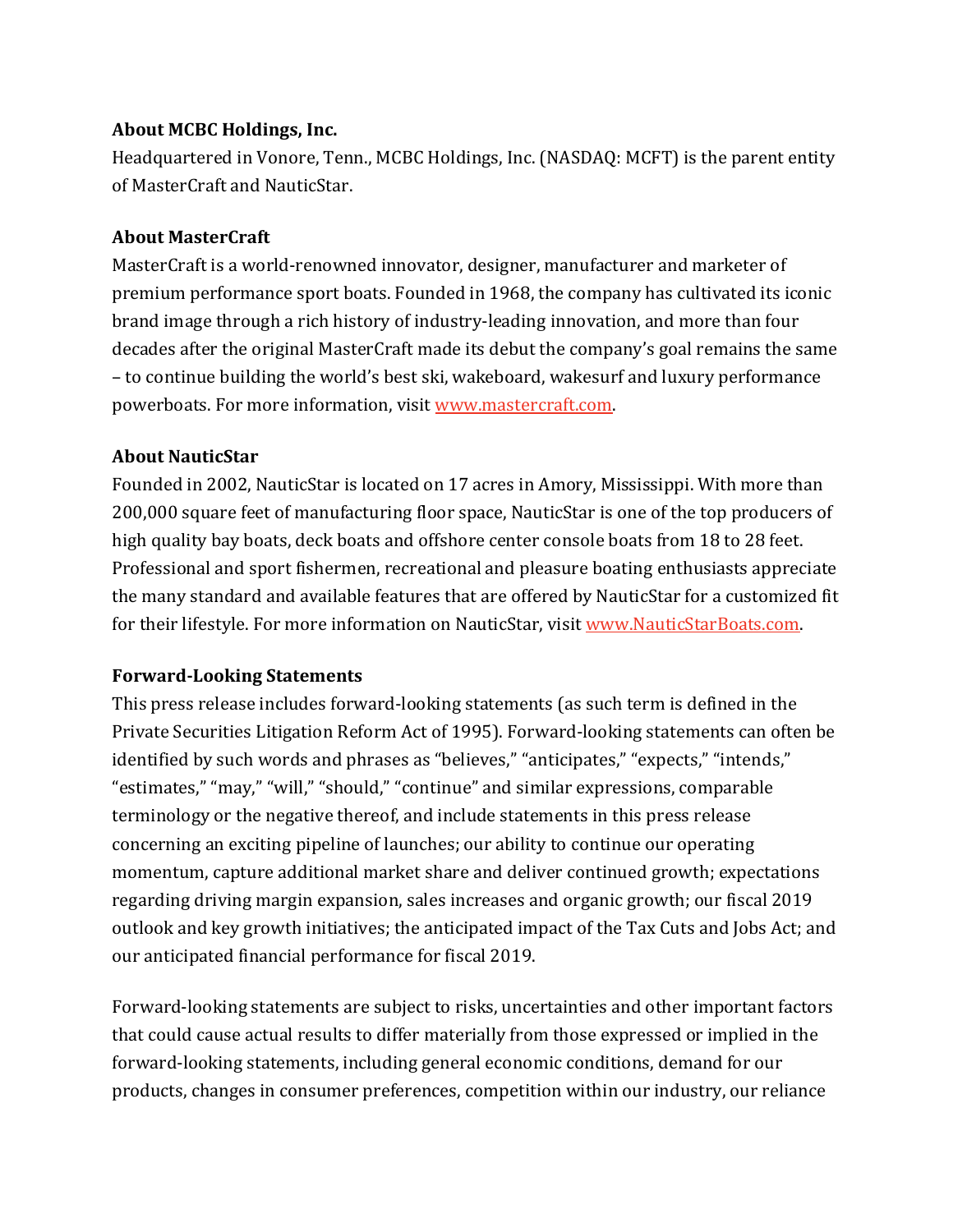on our network of independent dealers, our ability to manage our manufacturing levels and our large fixed cost base, the successful integration of NauticStar, LLC into our business, recent changes to U.S. federal income tax law, the overall impact and interpretation of which remain uncertain, and the successful introduction of our new products. These and other important factors discussed under the caption "Risk Factors" in our Annual Report on Form 10-K for the fiscal year ended June 30, 2017, filed with the Securities and Exchange Commission (the "SEC") on September 7, 2017, in our Quarterly Report on Form 10-Q for the fiscal quarter ended October 1, 2017, filed with the SEC on November 13, 2017 and our other filings with the SEC could cause actual results to differ materially from those indicated by the forward-looking statements. The discussion of these risks is specifically incorporated by reference into this press release.

Any such forward-looking statements represent management's estimates as of the date of this press release. These forward-looking statements should not be relied upon as representing our views as of any date subsequent to the date of this press release. We undertake no obligation (and we expressly disclaim any obligation) to update or supplement any forward-looking statements that may become untrue or cause our views to change, whether because of new information, future events, changes in assumptions or otherwise. Comparison of results for current and prior periods are not intended to express any future trends or indications of future performance, unless expressed as such, and should only be viewed as historical data.

#### **Use of Non-GAAP Financial Measures**

To supplement MasterCraft's condensed consolidated financial statements prepared in accordance with U.S. generally accepted accounting principles (GAAP), the company uses certain non-GAAP financial measures in this release. Reconciliations of the non-GAAP financial measures used in this release to the most comparable U.S. GAAP measures for the respective periods can be found in tables immediately following the condensed consolidated statements of operations. Non-GAAP financial measures have limitations as analytical tools and should not be considered in isolation or as a substitute for MasterCraft's financial results prepared in accordance with GAAP.

#### **Contacts:**

Tim Oxley Chief Financial Officer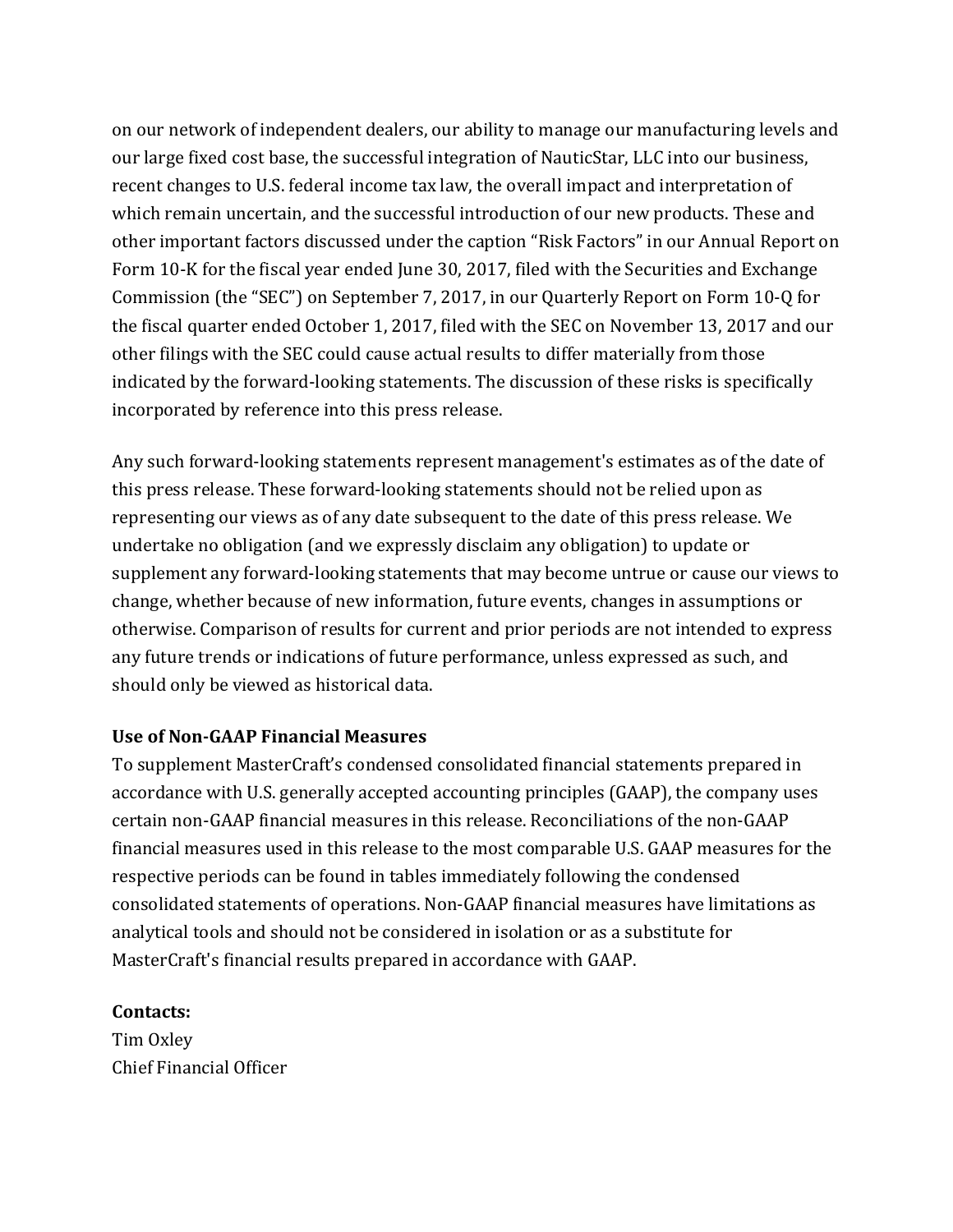(423) 884-2221 Tim.Oxley@mastercraft.com

Matt Sullivan (612) 455-1709 Matt.Sullivan@padillaco.com

**Results of Operations for the Fourth Quarter and Fiscal Year Ended June 30, 2018**

# **MCBC HOLDINGS, INC. AND SUBSIDIARIES**

#### **CONDENSED CONSOLIDATED STATEMENT OF OPERATIONS**

*(Dollars in thousands, except share and per share data)*

|                        |                         | <b>Fourth Quarter Ended</b> |              |                 | <b>Fiscal Year Ended</b> |                 |                 |         |  |  |  |
|------------------------|-------------------------|-----------------------------|--------------|-----------------|--------------------------|-----------------|-----------------|---------|--|--|--|
|                        | <b>June 30,</b><br>2018 |                             |              | <b>June 30,</b> |                          | <b>June 30,</b> | <b>June 30,</b> |         |  |  |  |
|                        |                         |                             | 2017         |                 |                          | 2018            | 2017            |         |  |  |  |
|                        |                         |                             |              |                 |                          |                 |                 |         |  |  |  |
| Net sales              | $\mathbb{S}$            | 95,430                      | $\mathbb{S}$ | 58,325          | $\mathbb{S}$             | 332,725         | $\mathbb{S}$    | 228,634 |  |  |  |
| Cost of<br>sales       |                         | 67,545                      |              | 41,869          |                          | 242,361         |                 | 165,158 |  |  |  |
| Gross<br>profit        |                         | 27,885                      |              | 16,456          |                          | 90,364          |                 | 63,476  |  |  |  |
| Operating<br>expenses: |                         |                             |              |                 |                          |                 |                 |         |  |  |  |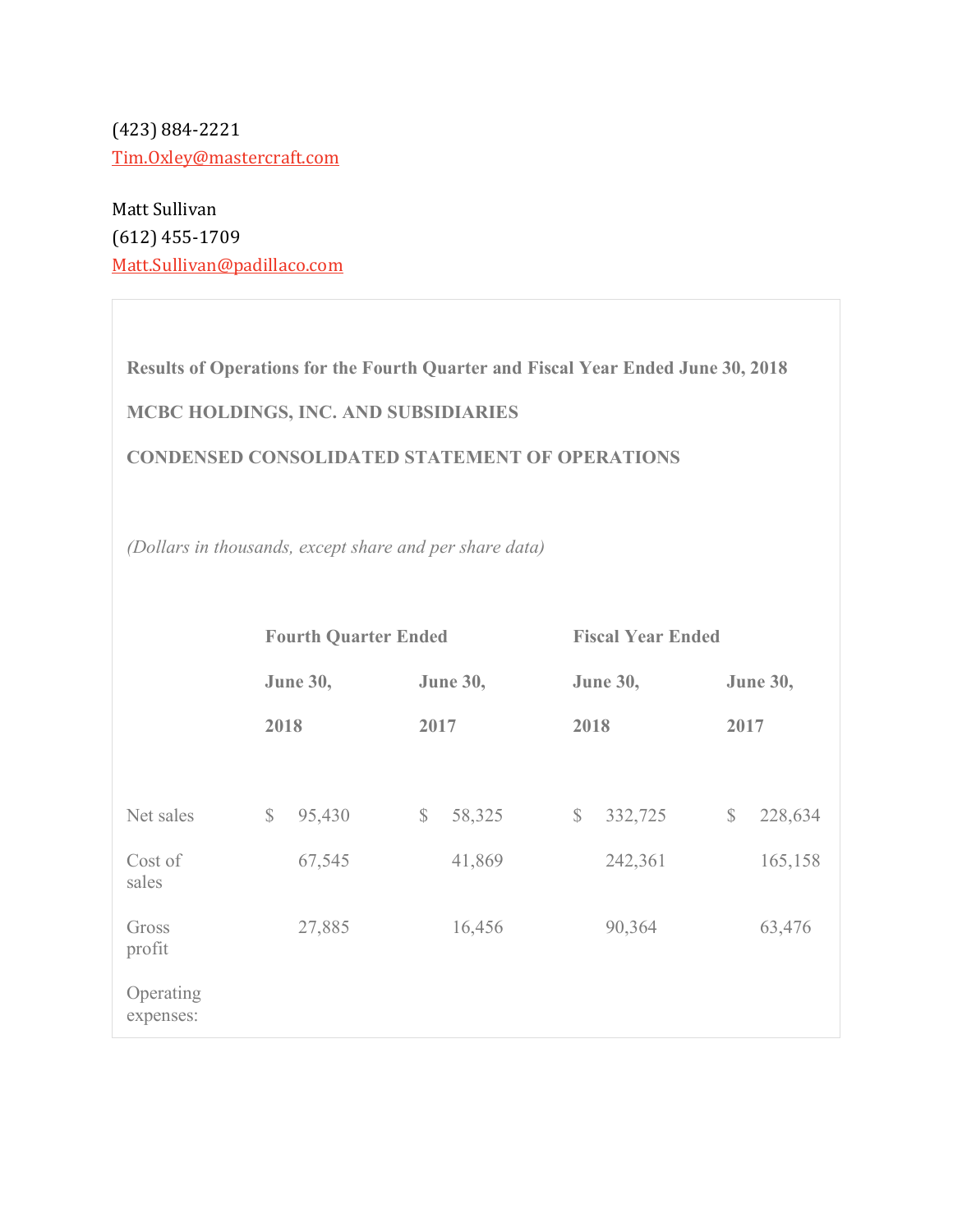| Selling<br>and<br>marketing                 | 3,042  |              | 2,204  |              | 13,011 |              | 9,380  |
|---------------------------------------------|--------|--------------|--------|--------------|--------|--------------|--------|
| General<br>and<br>administra<br>tive        | 5,385  |              | 3,666  |              | 19,773 |              | 20,474 |
| Amortizati<br>on of<br>intangible<br>assets | 520    |              | 27     |              | 1,597  |              | 107    |
| Total<br>operating<br>expenses              | 8,947  |              | 5,897  |              | 34,381 |              | 29,961 |
| Operating<br>income                         | 18,938 |              | 10,559 |              | 55,983 |              | 33,515 |
| Other<br>expense:                           |        |              |        |              |        |              |        |
| Interest<br>expense                         | 947    |              | 538    |              | 3,474  |              | 2,222  |
| Income<br>before<br>income tax<br>expense   | 17,991 |              | 10,021 |              | 52,509 |              | 31,293 |
| Income tax<br>expense                       | 4,847  |              | 3,706  |              | 12,856 |              | 11,723 |
| $\mathbb{S}$<br>Net<br>income               | 13,144 | $\mathbb{S}$ | 6,315  | $\mathbb{S}$ | 39,653 | $\mathbb{S}$ | 19,570 |
| Earnings<br>per<br>common<br>share:         |        |              |        |              |        |              |        |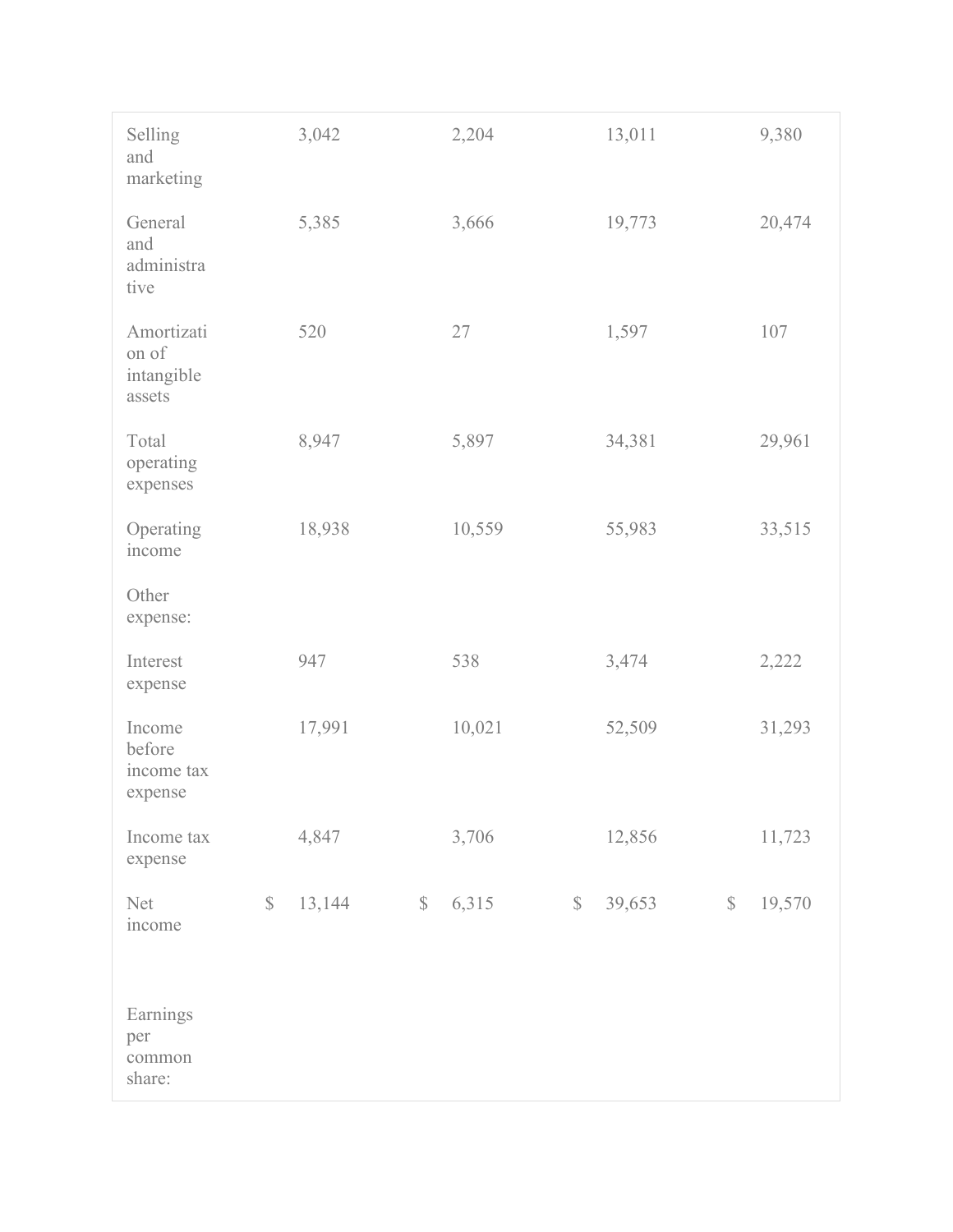| <b>Basic</b>                                                     | $\mathbb{S}$ | 0.71           | $\mathbb{S}$ | 0.34           | $\mathbb{S}$ | 2.13           | $\mathbb{S}$ | 1.05           |
|------------------------------------------------------------------|--------------|----------------|--------------|----------------|--------------|----------------|--------------|----------------|
| Diluted                                                          | $\mathbb{S}$ | 0.70           | $\mathbb{S}$ | 0.34           | \$           | 2.12           | $\mathbb{S}$ | 1.05           |
| Weighted<br>average<br>shares<br>used for<br>computati<br>on of: |              |                |              |                |              |                |              |                |
| <b>Basic</b><br>earnings<br>per share                            |              | 18,622,1<br>54 |              | 18,593,5<br>01 |              | 18,619,7<br>93 |              | 18,592,8<br>85 |
| Diluted<br>earnings<br>per share                                 |              | 18,740,7<br>23 |              | 18,659,2<br>46 |              | 18,714,5<br>31 |              | 18,620,7<br>08 |

# **MCBC HOLDINGS, INC. AND SUBSIDIARIES**

#### **CONDENSED CONSOLIDATED BALANCE SHEETS**

*(Dollars in thousands, except share and per share data)*

**June 30, June 30,**

**2018 2017**

# **ASSETS**

**CURRENT ASSETS:**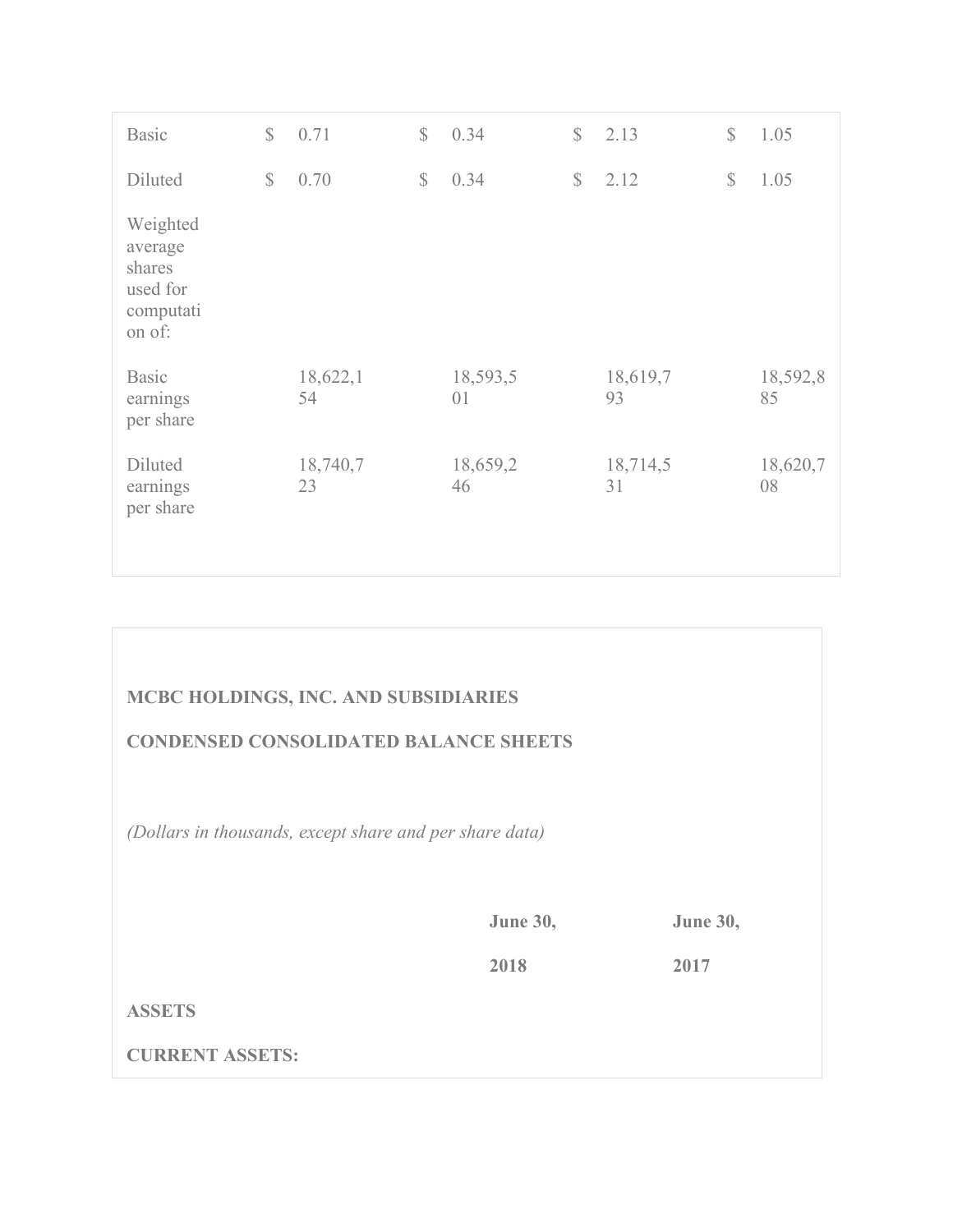| Cash and cash equivalents                                                    | $\mathbb{S}$ | 7,909   | $\mathbb{S}$  | 4,038  |
|------------------------------------------------------------------------------|--------------|---------|---------------|--------|
| Accounts receivable — net of<br>allowances of \$51 and \$82, respectively    |              | 5,515   |               | 3,500  |
| Inventories — net                                                            |              | 20,467  |               | 11,676 |
| Prepaid expenses and other current<br>assets                                 |              | 3,295   |               | 2,438  |
| Total current assets                                                         |              | 37,186  |               | 21,652 |
| Property, plant and equipment — net                                          |              | 22,265  |               | 14,827 |
| Intangible assets — net                                                      |              | 51,046  |               | 16,643 |
| Goodwill                                                                     |              | 65,792  |               | 29,593 |
| Deferred debt issuance costs — net                                           |              | 383     |               | 481    |
| Other                                                                        |              | 252     |               | 125    |
| Total assets                                                                 | $\mathbb{S}$ | 176,924 | $\mathcal{S}$ | 83,321 |
| <b>LIABILITIES AND</b><br><b>STOCKHOLDERS' EQUITY</b>                        |              |         |               |        |
| <b>CURRENT LIABILITIES:</b>                                                  |              |         |               |        |
| Accounts payable                                                             | $\mathbb{S}$ | 17,266  | $\mathbb{S}$  | 11,008 |
| Income tax payable                                                           |              | 705     |               | 780    |
| Accrued expenses and other current<br>liabilities                            |              | 27,866  |               | 21,410 |
| Current portion of long term debt, net of<br>unamortized debt issuance costs |              | 5,069   |               | 3,687  |
| Total current liabilities                                                    |              | 50,906  |               | 36,885 |
| Long term debt, net of unamortized debt<br>issuance costs                    |              | 70,087  |               | 30,790 |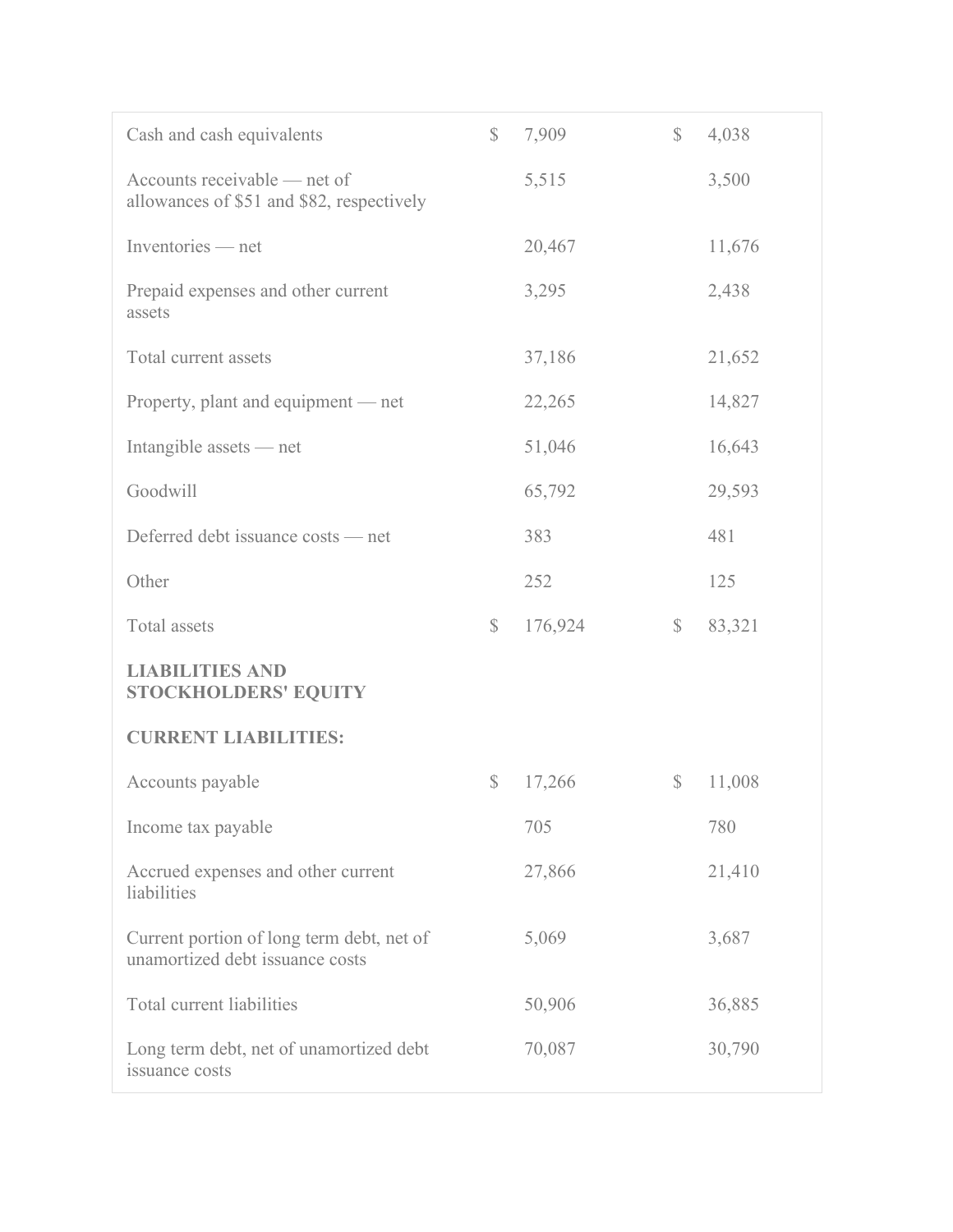| Deferred income taxes                                                                                                                                                                   |              | 1,427     |         |              | 953        |  |
|-----------------------------------------------------------------------------------------------------------------------------------------------------------------------------------------|--------------|-----------|---------|--------------|------------|--|
| Unrecognized tax positions                                                                                                                                                              |              | 1,982     |         |              | 2,932      |  |
| <b>Total liabilities</b>                                                                                                                                                                |              | 124,402   |         |              | 71,560     |  |
| <b>COMMITMENTS AND</b><br><b>CONTINGENCIES</b>                                                                                                                                          |              |           |         |              |            |  |
| <b>STOCKHOLDERS' EQUITY:</b>                                                                                                                                                            |              |           |         |              |            |  |
| Common stock, \$.01 par value per<br>share — authorized, 100,000,000 shares;<br>issued and outstanding, 18,682,338<br>shares at June 30, 2018 and 18,637,445<br>shares at June 30, 2017 |              | 187       |         |              | 186        |  |
| Additional paid-in capital                                                                                                                                                              |              | 114,052   |         |              | 112,945    |  |
| Accumulated deficit                                                                                                                                                                     |              | (61, 717) | $\big)$ |              | (101, 370) |  |
| Total stockholders' equity                                                                                                                                                              |              | 52,522    |         |              | 11,761     |  |
| Total liabilities and stockholders' equity                                                                                                                                              | $\mathbb{S}$ | 176,924   |         | $\mathbb{S}$ | 83,321     |  |

# **Supplemental Operating Data**

The following table sets forth certain supplemental operating data for the periods indicated:

| <b>Fourth Quarter</b><br><b>Ended</b> |             |               |             | <b>Fiscal Year Ended</b> |               |
|---------------------------------------|-------------|---------------|-------------|--------------------------|---------------|
| June<br>30,                           | June<br>30, | $\frac{0}{0}$ | June<br>30, | June<br>30,              | $\frac{0}{0}$ |
| 2018                                  | 2017        | Vari<br>ance  | 2018        | 2017                     | Vari<br>ance  |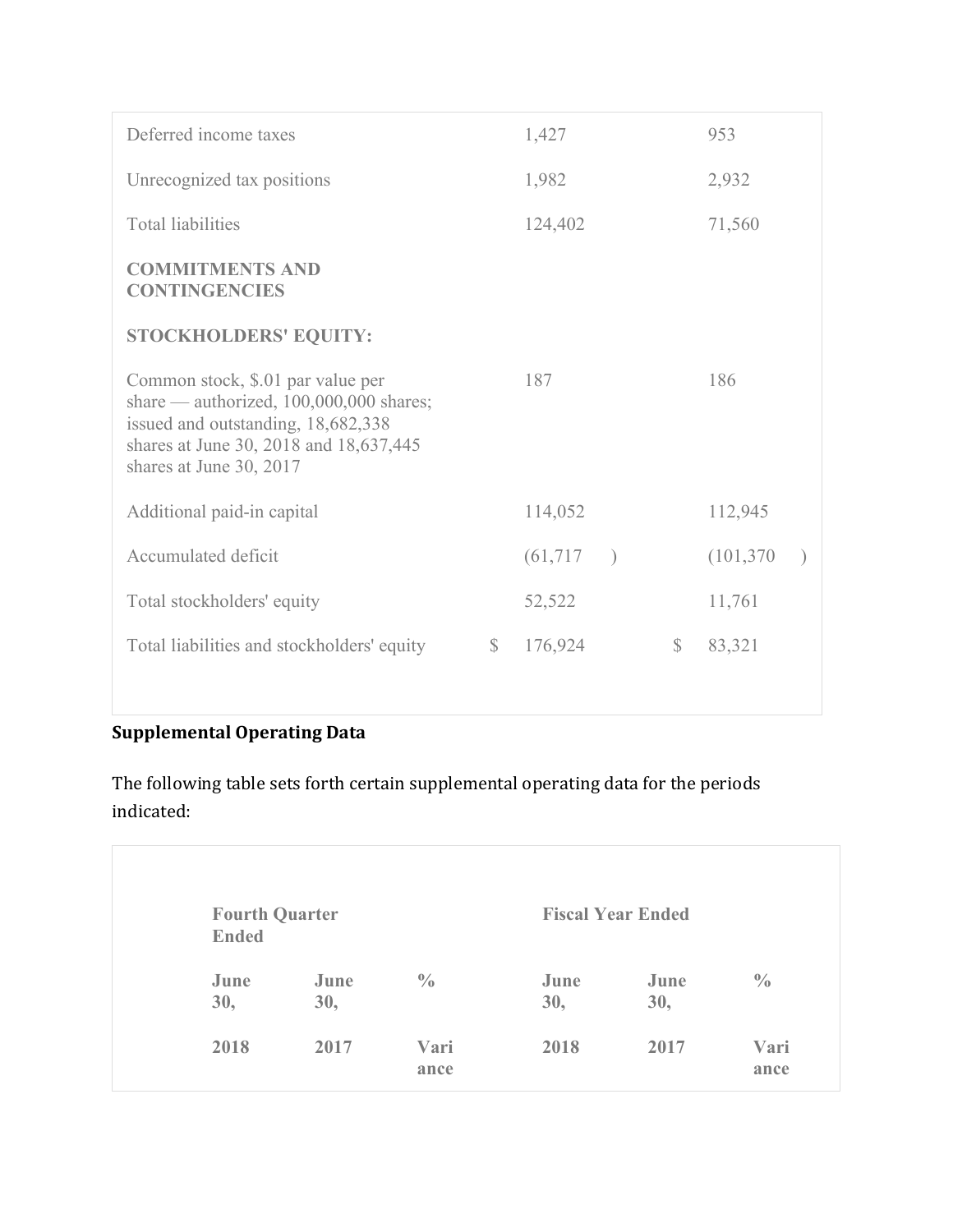|                                                                                                                                                                                            |                                                                                                        | (Dollars in thousands)                                          |                                                        |                 |                                                 |                                                      |                                                                    |               |
|--------------------------------------------------------------------------------------------------------------------------------------------------------------------------------------------|--------------------------------------------------------------------------------------------------------|-----------------------------------------------------------------|--------------------------------------------------------|-----------------|-------------------------------------------------|------------------------------------------------------|--------------------------------------------------------------------|---------------|
| Uni<br>$\mathfrak t$<br>vol<br>ume<br>$\ddot{\cdot}$                                                                                                                                       |                                                                                                        |                                                                 |                                                        |                 |                                                 |                                                      |                                                                    |               |
| $\operatorname{Mas}$<br>terC<br>$\operatorname{raft}$                                                                                                                                      | $\,$ $\,$<br>$\mathbf{1}$<br>$\sqrt{4}$                                                                | $\sqrt{ }$<br>$\begin{matrix} \end{matrix}$<br>$\boldsymbol{0}$ | $\,1\,$<br>$\sqrt{6}$<br>$\frac{1}{3}$                 | $\sqrt[0]{\!0}$ | 3,<br>06<br>8                                   | $\frac{2}{79}$<br>$\boldsymbol{0}$                   | $\mathbf{1}$<br>$\boldsymbol{0}$<br>$\epsilon$<br>$\boldsymbol{0}$ | $\frac{0}{0}$ |
| Nau<br>ticS<br>tar                                                                                                                                                                         | $\begin{array}{c} 5 \\ 3 \\ 3 \end{array}$                                                             |                                                                 |                                                        |                 | 1,<br>68<br>$\tau$                              |                                                      |                                                                    |               |
| $\operatorname{Mas}$<br>terC<br>$\operatorname{raft}$<br>sale<br>$\mathbf S$                                                                                                               | $\mathbb{S}$<br>$\boldsymbol{7}$<br>3,<br>$\overline{7}$<br>$\overline{\mathcal{I}}$<br>$\overline{4}$ | $\mathbb{S}$<br>58, 325                                         | $\begin{array}{c} 2 \\ 6 \end{array}$<br>$\frac{1}{5}$ | $\frac{0}{0}$   | $\mathbb{S}$<br>26<br>6,<br>31<br>$\mathcal{G}$ | $\mathbb{S}$<br>$22\,$<br>8,<br>63<br>$\overline{4}$ | $\mathbf{1}$<br>6<br>$\frac{1}{5}$                                 | $\frac{0}{0}$ |
| Nau<br>ticS<br>tar<br>sale<br>$\mathbf S$                                                                                                                                                  | $\mathbb{S}$<br>$\overline{2}$<br>1,<br>$\sqrt{6}$<br>5<br>$\sqrt{6}$                                  | $\mathbb{S}$                                                    |                                                        |                 | $\mathbb{S}$<br>66<br>,4<br>06                  | $\mathbb{S}$                                         |                                                                    |               |
| $\operatorname*{Con}% \nolimits_{\mathbb{Z}}\left( \mathbb{Z}^{\Sigma\left( 1\right) }% ,\mathbb{Z}^{\Sigma\left( 2\right) }\right)$<br>soli<br>date<br>$\mathbf d$<br>sale<br>$\,$ S $\,$ | $\mathbb{S}$<br>$\frac{9}{5}$<br>$\sqrt{4}$<br>$\overline{3}$<br>$\overline{0}$                        | $\mathbb{S}$<br>$\frac{5}{8}$ , $\frac{3}{2}$ $\frac{2}{5}$     | $\begin{array}{c} 6 \\ 3 \end{array}$<br>$\frac{1}{6}$ | $\sqrt[0]{\!0}$ | $\mathbb{S}$<br>33<br>$\frac{2}{72}$<br>5       | $\mathbb S$<br>22<br>8,<br>63<br>$\overline{4}$      | $\frac{4}{5}$<br>$\frac{1}{5}$                                     | $\%$          |
| Per<br>$\mathop{\hbox{\rm Uni}}$<br>$\mathfrak{t}$ :                                                                                                                                       |                                                                                                        |                                                                 |                                                        |                 |                                                 |                                                      |                                                                    |               |
| $\operatorname{Mas}$<br>terC<br>$\operatorname{raft}$                                                                                                                                      | $\mathbb{S}$<br>$\mathcal{G}$<br>$\mathbf{1}$                                                          | $\mathbb{S}$<br>$\begin{matrix} 8 \\ 3 \end{matrix}$            | $8\,$<br>$\frac{1}{8}$                                 | $\sqrt[0]{\!0}$ | $\mathbb{S}$<br>$87\,$                          | $\mathbb{S}$<br>82                                   | $\mathcal S$<br>$\mathcal{G}$                                      | $\%$          |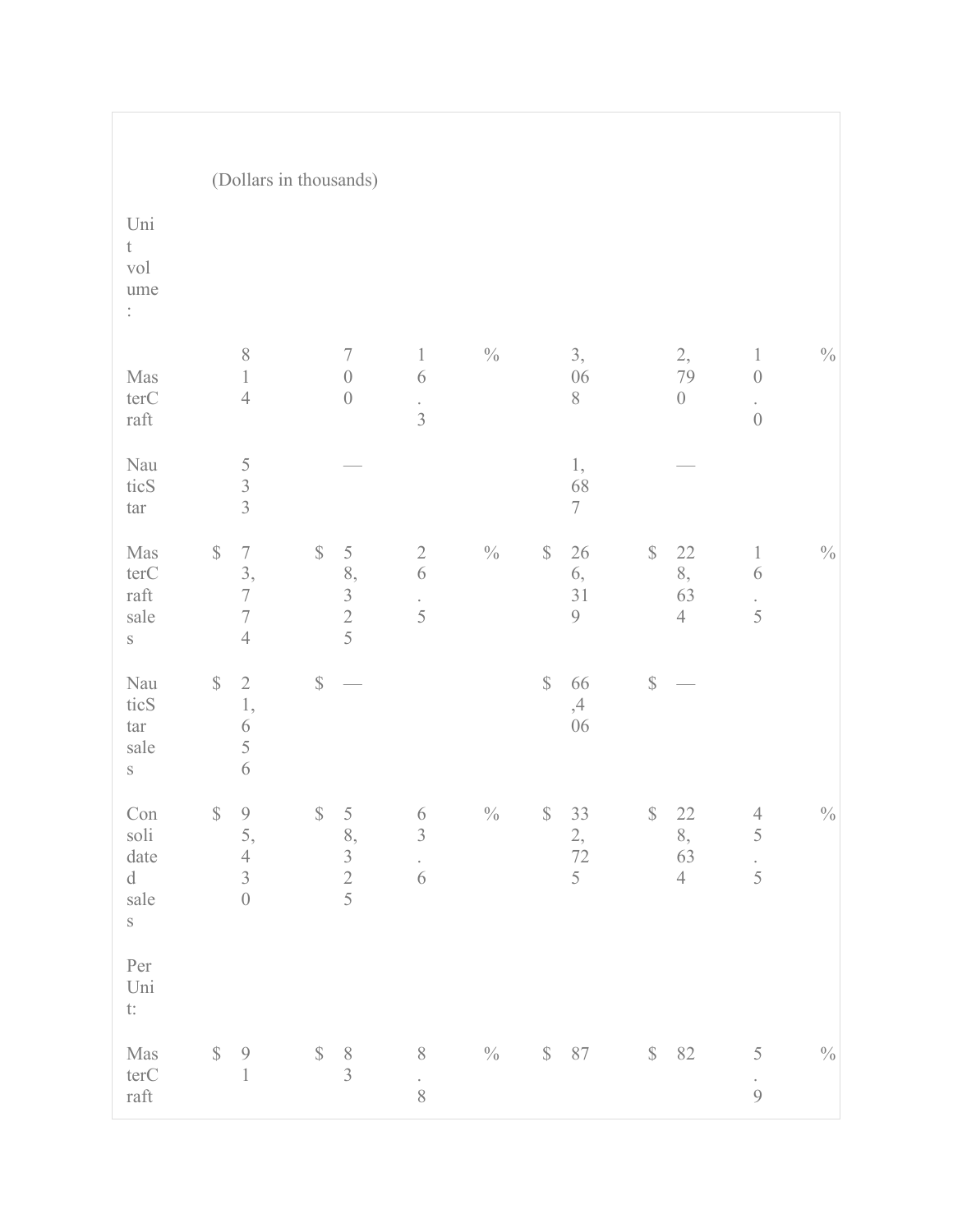| sale<br>$\mathbf S$                                       |              |                                        |               |              |                                      |               |                                                         |         |               |              |              |               |              |                  |               |                                   |               |
|-----------------------------------------------------------|--------------|----------------------------------------|---------------|--------------|--------------------------------------|---------------|---------------------------------------------------------|---------|---------------|--------------|--------------|---------------|--------------|------------------|---------------|-----------------------------------|---------------|
| Nau<br>ticS<br>$\tan$<br>sale<br>$\mathbf S$              | $\mathbb{S}$ | $\overline{4}$<br>$\mathbf 1$          |               | $\mathbb{S}$ |                                      |               |                                                         |         |               | $\mathbb{S}$ | 39           |               | $\mathbb S$  |                  |               |                                   |               |
| Con<br>soli<br>date<br>$\mathbf d$<br>sale<br>$\mathbf S$ | $\mathbb{S}$ | $\boldsymbol{7}$<br>$\,1\,$            |               | $\mathbb S$  | $\begin{matrix} 8 \\ 3 \end{matrix}$ |               | $\left($<br>$\,1\,$<br>5<br>$\bullet$<br>$\overline{0}$ | $\big)$ | $\frac{0}{0}$ | $\mathbb{S}$ | 70           |               | $\mathbb{S}$ | 82               |               | $\overline{4}$<br>$\epsilon$<br>6 | $\frac{0}{0}$ |
| Gro<br>$\rm SS$<br>mar<br>gin                             |              | $\overline{2}$<br>9.<br>$\overline{2}$ | $\frac{0}{0}$ |              | $\sqrt{2}$<br>8.<br>$\sqrt{2}$       | $\frac{0}{0}$ |                                                         |         |               |              | 27<br>$.2\,$ | $\frac{0}{0}$ |              | $27\,$<br>$.8\,$ | $\frac{0}{0}$ |                                   |               |

#### **Non-GAAP Measures**

We define EBITDA as earnings before interest expense, income taxes, depreciation and amortization. We define Adjusted EBITDA as EBITDA further adjusted to eliminate certain non-cash charges and other items that we do not consider to be indicative of our ongoing operations, including fees and expenses associated with our follow-on offering, transaction expenses associated with the acquisition of NauticStar, acquisition related inventory step up adjustment, our stock-based compensation, out-of-period adjustment to correct of an immaterial error related to our warranty reserve and new brand startup costs. We define Adjusted Net Income as net income adjusted to eliminate certain non-cash charges and other items that we do not consider to be indicative of our ongoing operations, including fees and expenses associated with our follow-on offering, transaction expenses associated with the acquisition of NauticStar, acquisition related inventory step up adjustment, our stock-based compensation, out-of-period adjustment to correct of an immaterial error related to our warranty reserve, new brand startup costs and an adjustment for income tax expense at a normalized annual effective tax rate. We define Adjusted EBITDA margin as Adjusted EBITDA expressed as a percentage of net sales. Adjusted EBITDA, Adjusted Net Income and Adjusted EBITDA margin are not measures of net income or operating income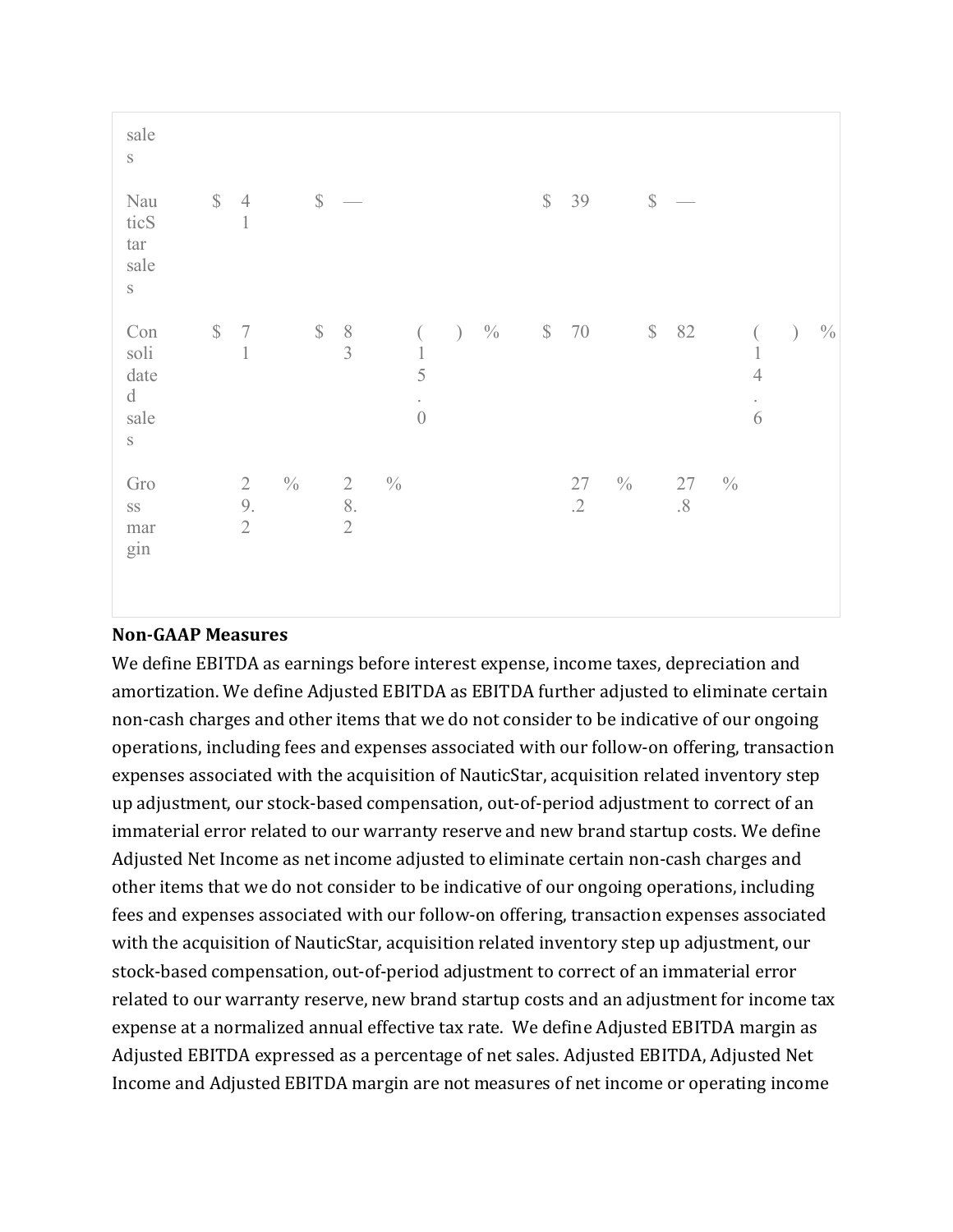as determined under accounting principles generally accepted in the United States, which we refer to as GAAP. Adjusted EBITDA and Adjusted Net Income are not measures of performance in accordance with GAAP and should not be considered as an alternative to net income or operating cash flows determined in accordance with GAAP. Additionally, Adjusted EBITDA is not intended to be a measure of cash flow for management's discretionary use. We believe that the inclusion of EBITDA, Adjusted EBITDA, Adjusted EBITDA margin and Adjusted Net Income is appropriate to provide additional information to investors because securities analysts, noteholders and other investors use these non-GAAP financial measures to assess our operating performance across periods on a consistent basis and to evaluate the relative risk of an investment in our securities. We use Adjusted Net Income to facilitate a comparison of our operating performance on a consistent basis from period to period that, when viewed in combination with our results prepared in accordance with GAAP, provides a more complete understanding of factors and trends affecting our business than GAAP alone measures. We believe Adjusted Net Income assists our board of directors, management and investors in comparing our net income on a consistent basis from period to period because it removes non-cash items and items not indicative of our ongoing operations. Adjusted EBITDA and Adjusted Net Income have limitations as an analytical tool and should not be considered in isolation or as a substitute for analysis of our results as reported under GAAP. Some of these limitations are:

- Although depreciation and amortization are non-cash charges, the assets being depreciated and amortized will often have to be replaced in the future and Adjusted EBITDA does not reflect any cash requirements for such replacements;
- Adjusted EBITDA does not reflect our cash expenditures, or future requirements for capital expenditures or contractual commitments;
- Adjusted EBITDA does not reflect changes in, or cash requirements for, our working capital needs;
- Adjusted EBITDA does not reflect our tax expense or any cash requirements to pay income taxes;
- Adjusted EBITDA does not reflect interest expense, or the cash requirements necessary to service interest payments on our indebtedness; and
- Adjusted Net Income and Adjusted EBITDA do not reflect the impact of earnings or charges resulting from matters we do not consider to be indicative of our ongoing operations but may nonetheless have a material impact on our results of operations.

In addition, because not all companies use identical calculations, our presentation of Adjusted EBITDA and Adjusted Net Income may not be comparable to similarly titled measures of other companies, including companies in our industry.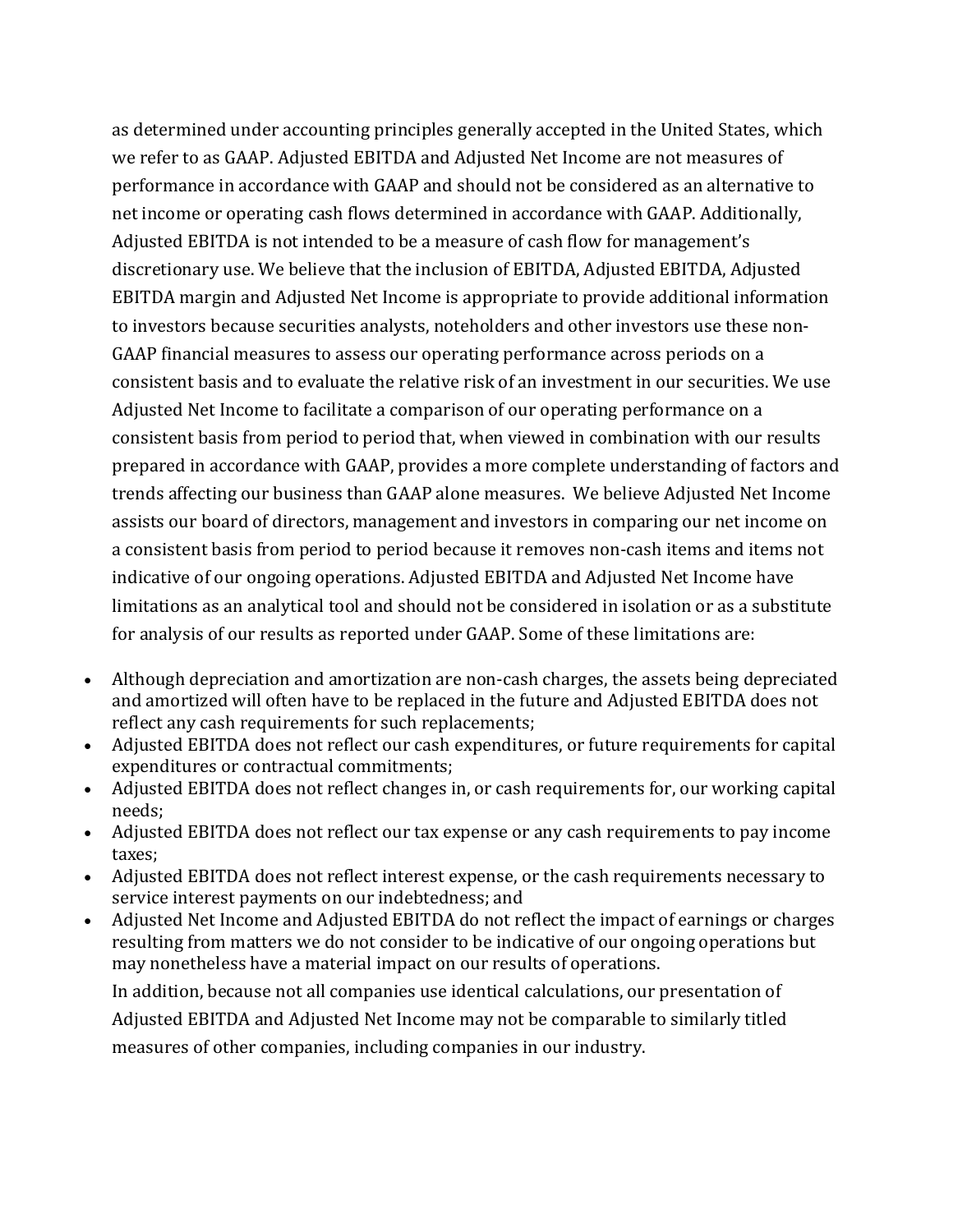Furthermore, certain non-GAAP financial measures presented in this release have been provided for comparison purposes only and these non-GAAP financial measures may change in the future based on our calculations and forecasts regarding the interpretation of certain recent changes to U.S. federal income tax law and anticipated impacts on our financial results.

The following table sets forth a reconciliation of net income as determined in accordance with GAAP to Adjusted EBITDA for the periods indicated:

|                                           |                          | <b>Fourth Quarter Ended</b> |              |                   |              | <b>Fiscal Year Ended</b> |              |                         |  |
|-------------------------------------------|--------------------------|-----------------------------|--------------|-------------------|--------------|--------------------------|--------------|-------------------------|--|
|                                           | <b>June 30, 20</b><br>18 |                             | 017          | <b>June 30, 2</b> | 18           | <b>June 30, 20</b>       | 017          | <b>June 30, 2</b>       |  |
|                                           |                          | (Dollars in thousands)      |              |                   |              |                          |              |                         |  |
| <b>Net</b><br>income                      | $\mathbb{S}$             | 13,1<br>44                  | $\mathbb{S}$ | 6,315             | $\mathbb{S}$ | 39,6<br>53               | $\mathbb{S}$ | 19,57<br>$\overline{0}$ |  |
| Income<br>tax<br>expense                  |                          | 4,84<br>$\overline{7}$      |              | 3,706             |              | 12,8<br>56               |              | 11,72<br>$\overline{3}$ |  |
| Interest<br>expense                       |                          | 947                         |              | 538               |              | 3,47<br>$\overline{4}$   |              | 2,222                   |  |
| Deprecia<br>tion and<br>amortiza<br>tion  |                          | 1,42<br>$\mathbf{1}$        |              | 789               |              | 5,08<br>6                |              | 3,231                   |  |
| <b>EBITD</b><br>$\mathbf{A}$              |                          | 20,3<br>59                  |              | 11,34<br>8        |              | 61,0<br>69               |              | 36,74<br>6              |  |
| Transact<br>ion<br>expense <sup>(a)</sup> |                          | 11                          |              | 8                 |              | 1,74<br>$\overline{4}$   |              | 71                      |  |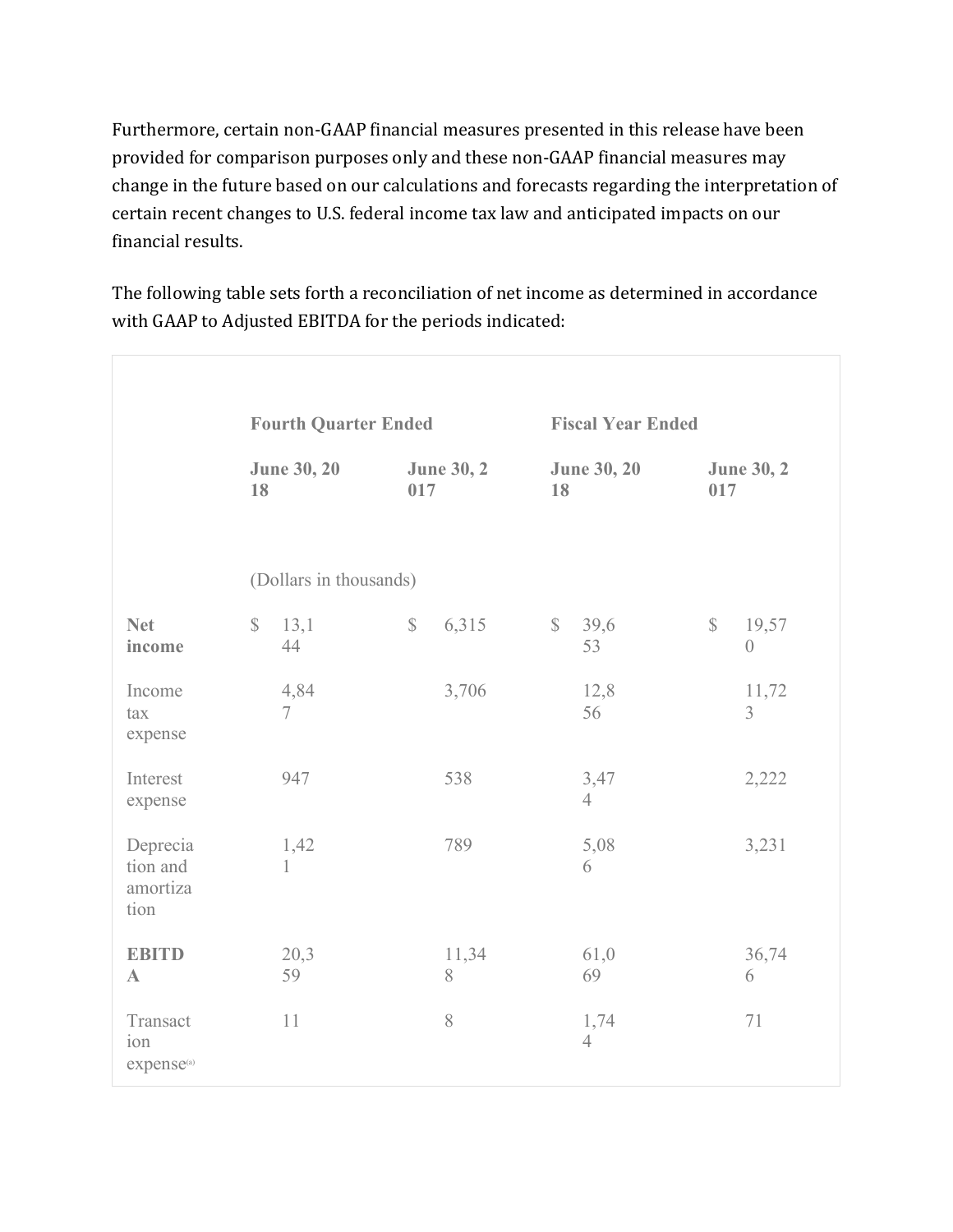| Inventor<br>y step-up<br>adjustme<br>$\rm nt$ $-$<br>acquisiti<br>on<br>related <sup>(b)</sup> |              |                |         |               |              |                                   |              | 501         |               |              |            |               |
|------------------------------------------------------------------------------------------------|--------------|----------------|---------|---------------|--------------|-----------------------------------|--------------|-------------|---------------|--------------|------------|---------------|
| Litigatio<br>$\rm n$<br>charge(c)                                                              |              |                |         |               |              |                                   |              |             |               |              | 5,948      |               |
| Warrant<br>y<br>adjustme<br>$\mathbf{nt}^{\scriptscriptstyle{\text{(d)}}}$                     |              | (1,0)<br>33    | $\big)$ |               |              |                                   |              | (1,0)<br>33 | $\mathcal{E}$ |              |            |               |
| New<br>brand<br>startup<br>costs <sup>(e)</sup>                                                |              | 204            |         |               |              |                                   |              | 561         |               |              |            |               |
| Stock-<br>based<br>compens<br>ation                                                            |              | 305            |         |               |              | 191                               |              | 1,18<br>6   |               |              | 711        |               |
| Adjuste<br>$\mathbf d$<br><b>EBITD</b><br>$\mathbf{A}$                                         | $\mathbb{S}$ | 19,8<br>$46\,$ |         |               | $\mathbb{S}$ | 11,54<br>$\overline{\mathcal{I}}$ | $\mathbb{S}$ | 64,0<br>28  |               | $\mathbb{S}$ | 43,47<br>6 |               |
| Adjuste<br>$\mathbf d$<br><b>EBITD</b><br>$\mathbf A$<br>margin <sup>(f)</sup>                 |              | 20.8           |         | $\frac{0}{0}$ |              | $19.8 \t% 19.2 \t%$               |              |             |               |              | 19.0       | $\frac{0}{0}$ |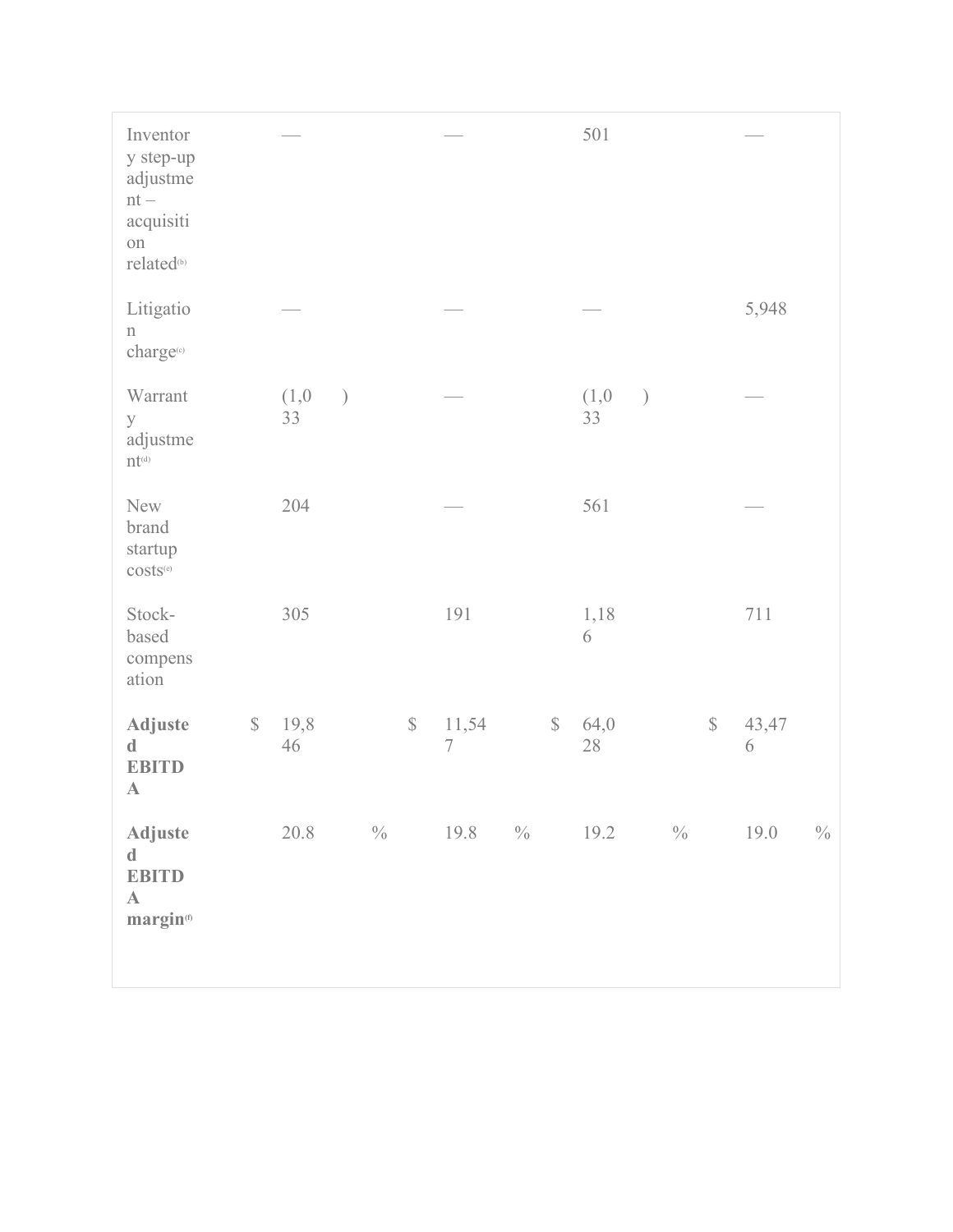| (a) | Represents fees, expenses and integration costs associated with our acquisition of<br>NauticStar and our follow-on offering and secondary offering in the prior-year<br>period.                                                                                                                                      |
|-----|----------------------------------------------------------------------------------------------------------------------------------------------------------------------------------------------------------------------------------------------------------------------------------------------------------------------|
| (b) | Represents post-acquisition adjustment to cost of goods sold for the fair value step<br>up of inventory acquired all of which was sold during the second quarter of fiscal<br>2018.                                                                                                                                  |
| (c) | Represents legal and advisory fees for our litigation with Malibu Boats, LLC for<br>fiscal 2017, which includes settling the Malibu patent case.                                                                                                                                                                     |
| (d) | Represents an out-of-period adjustment to correct an immaterial error related to<br>our warranty accrual calculation identified during the fiscal year ended June 30,<br>2018.                                                                                                                                       |
| (e) | Represents startup costs associated with a completely new boat brand in a segment<br>of the market neither MasterCraft nor NauticStar serves. For the fiscal year ended<br>June 30, 2018, includes \$19, \$85 and \$253 of charges incurred in the first, second<br>and third quarters of fiscal 2018, respectively. |
| (f) | We define Adjusted EBITDA margin as Adjusted EBITDA expressed as a<br>percentage of net sales.                                                                                                                                                                                                                       |
|     |                                                                                                                                                                                                                                                                                                                      |

The following table sets forth a reconciliation of net income as determined in accordance with GAAP to Adjusted Net Income for the periods indicated:

|                      | <b>Fourth Quarter Ended</b> |                          | <b>Fiscal Year Ended</b>                                       |                          |
|----------------------|-----------------------------|--------------------------|----------------------------------------------------------------|--------------------------|
|                      | June 30, 2018               | <b>June 30, 2</b><br>017 | <b>June 30, 2018</b>                                           | <b>June 30, 2</b><br>017 |
|                      |                             |                          | (Dollars in thousands, except for share and per share amounts) |                          |
|                      |                             |                          |                                                                |                          |
| <b>Net</b><br>income | \$<br>13,144                | 6,315<br>\$              | 39,653<br>$\mathbb{S}$                                         | 19,570<br>S              |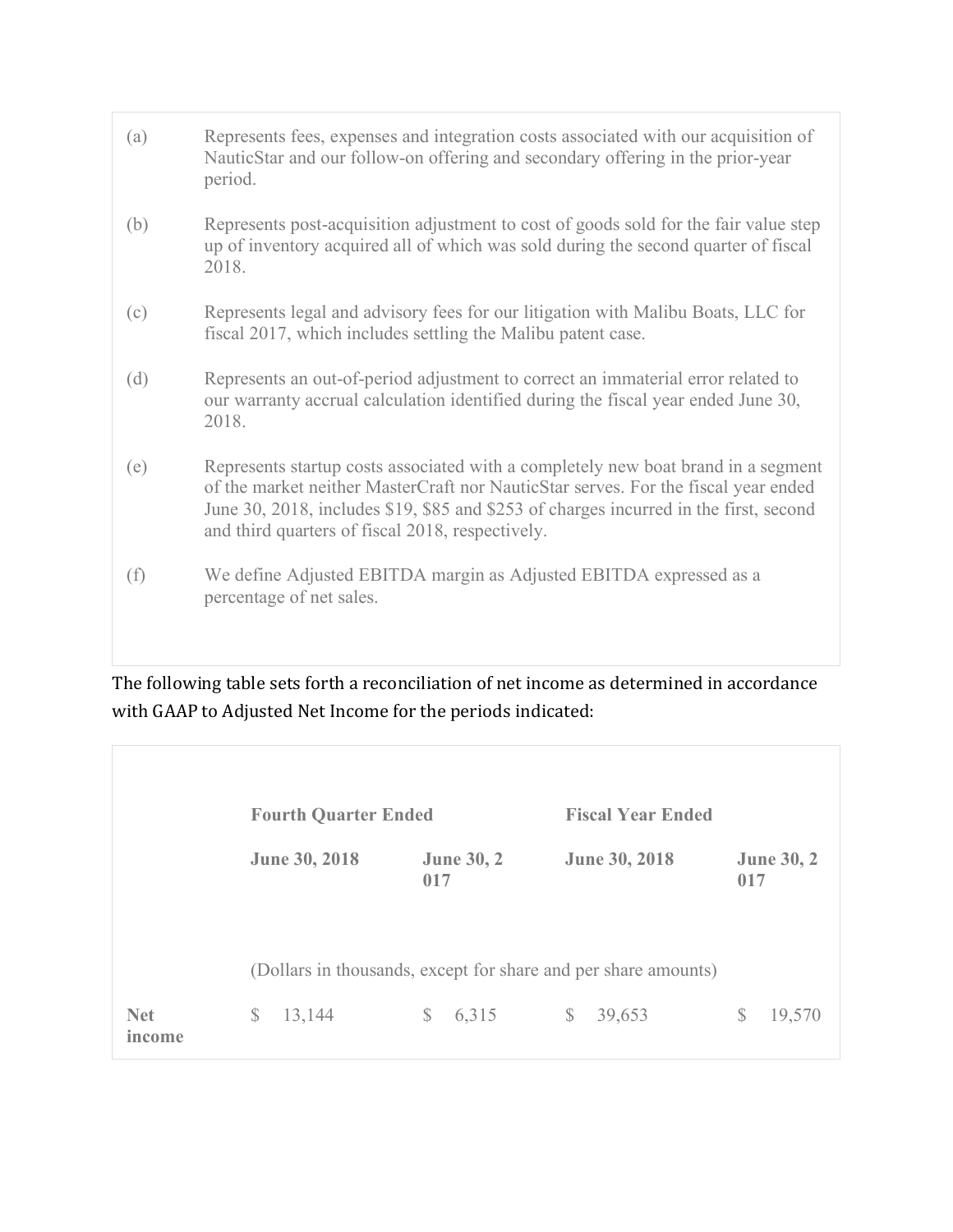| Income<br>tax<br>expense                                                                       | 4,847                    | 3,706  | 12,856                   | 11,723 |
|------------------------------------------------------------------------------------------------|--------------------------|--------|--------------------------|--------|
| Transact<br>ion<br>expense <sup>(a)</sup>                                                      | $11\,$                   | $8\,$  | 1,744                    | $71\,$ |
| Inventor<br>y step-up<br>adjustme<br>$\rm nt$ $-$<br>acquisiti<br>on<br>related <sup>(b)</sup> |                          |        | 501                      |        |
| Litigatio<br>$\mathbf n$<br>charge(c)                                                          |                          |        |                          | 5,948  |
| Warrant<br>y<br>adjustme<br>$\mathbf{nt}^{\scriptscriptstyle{\text{(d)}}}$                     | (1,033)<br>$\mathcal{E}$ |        | (1,033)<br>$\mathcal{L}$ |        |
| New<br>brand<br>startup<br>$costs(e)$                                                          | 204                      |        | 561                      |        |
| Stock-<br>based<br>compens<br>ation                                                            | 305                      | 191    | 1,186                    | 711    |
| <b>Adjuste</b><br>d Net<br>Income<br>before<br>income<br>taxes <sup>(f)</sup>                  | 17,478                   | 10,220 | 55,468                   | 38,023 |
| Adjusted<br>income                                                                             | 5,069                    | 3,679  | 16,086                   | 13,688 |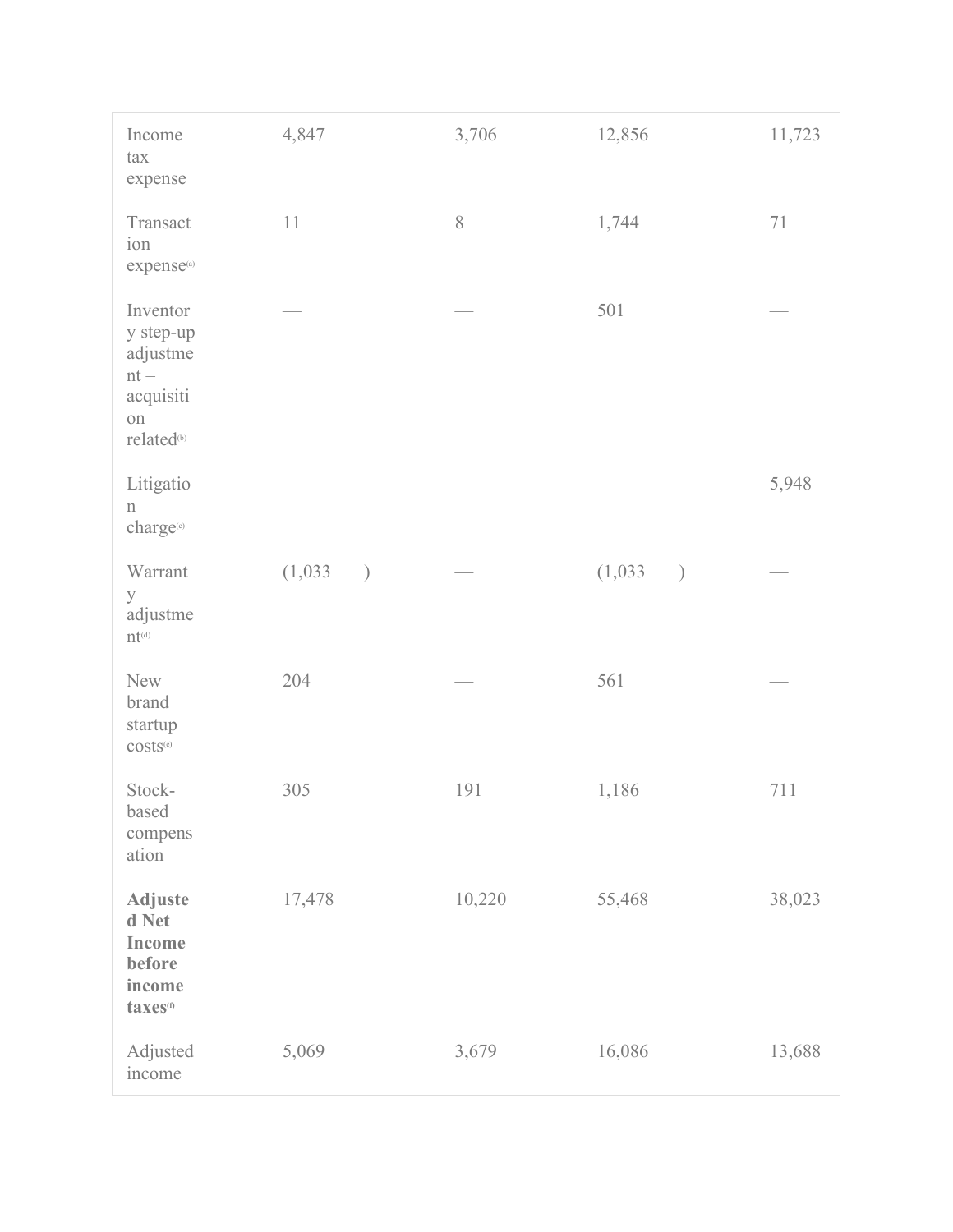| tax<br>expense®                                                                          |              |                |              |                |              |                |              |                |
|------------------------------------------------------------------------------------------|--------------|----------------|--------------|----------------|--------------|----------------|--------------|----------------|
| <b>Adjuste</b><br>d Net<br>Income                                                        | $\mathbb{S}$ | 12,409         | $\mathbb{S}$ | 6,541          | $\mathbb{S}$ | 39,382         | $\mathbb S$  | 24,335         |
| Pro-<br>forma<br>Adjusted<br>net<br>income<br>per<br>common<br>share                     |              |                |              |                |              |                |              |                |
| <b>Basic</b>                                                                             | $\mathbb{S}$ | 0.67           | $\mathbb{S}$ | 0.35           | $\mathbb{S}$ | 2.11           | $\mathbb{S}$ | 1.31           |
| Diluted                                                                                  | $\mathbb{S}$ | 0.66           | $\mathbb{S}$ | 0.35           | $\mathbb{S}$ | 2.09           | $\mathbb{S}$ | 1.30           |
| Pro-<br>forma<br>weighted<br>average<br>shares<br>used for<br>the<br>computa<br>tion of: |              |                |              |                |              |                |              |                |
| <b>Basic</b><br>Adjusted<br>net<br>income<br>per<br>share(h)                             |              | 18,639,<br>028 |              | 18,611,<br>028 |              | 18,625,<br>769 |              | 18,597,<br>357 |
| Diluted<br>Adjusted<br>net<br>income<br>per<br>share <sup>(h)</sup>                      |              | 18,807,<br>100 |              | 18,730,<br>717 |              | 18,800,<br>236 |              | 18,711,<br>089 |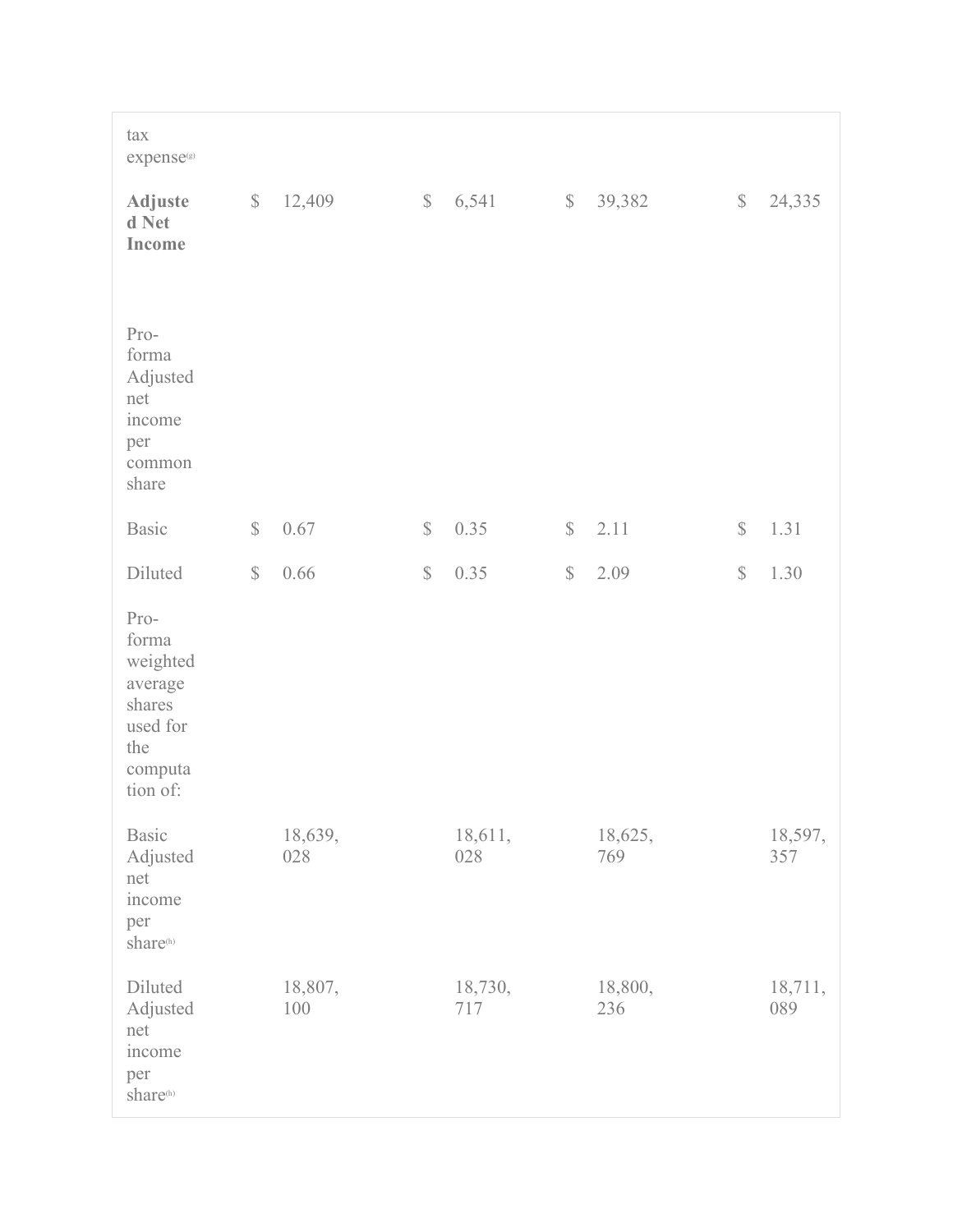| (a) | Represents fees, expenses and integration costs associated with our acquisition of<br>NauticStar and our follow-on offering and secondary offering in the prior-year<br>period.                                                                                                                                                                              |
|-----|--------------------------------------------------------------------------------------------------------------------------------------------------------------------------------------------------------------------------------------------------------------------------------------------------------------------------------------------------------------|
| (b) | Represents post-acquisition adjustment to cost of goods sold for the fair value step<br>up of inventory acquired all of which was sold during the second quarter of fiscal<br>2018.                                                                                                                                                                          |
| (c) | Represents legal and advisory fees for our litigation with Malibu Boats, LLC for<br>fiscal 2017, which includes settling the Malibu patent case.                                                                                                                                                                                                             |
| (d) | Represents an out-of-period adjustment to correct an immaterial error related to<br>our warranty accrual calculation identified during the fiscal year ended June 30,<br>2018.                                                                                                                                                                               |
| (e) | Represents startup costs associated with a completely new boat brand in a segment<br>of the market neither MasterCraft nor NauticStar serves. For the fiscal year ended<br>June 30, 2018, includes \$19, \$85 and \$253 of charges incurred in the first, second<br>and third quarters of fiscal 2018, respectively.                                         |
| (f) | Prior periods presented exclude amortization charges for acquired intangible assets<br>incurred during the fourth quarter of fiscal 2018 and the year to date period of \$0.5<br>million and \$1.5 million, respectively.                                                                                                                                    |
| (g) | Reflects income tax expense at an estimated annual effective income tax rate of<br>29% for all current-year periods presented and 36% for all prior-year periods<br>presented. We expect our estimated annual effective income tax rate to be reduced<br>to about 24% for fiscal 2019.                                                                       |
| (h) | The weighted average shares used for computation of pro-forma diluted earnings<br>per common share gives effect to 42,233 shares of restricted stock awards, 67,134<br>performance stock units and 58,706 shares for the dilutive effect of stock options.<br>The average of the prior quarters is used for computation of the fiscal year ended<br>periods. |
|     |                                                                                                                                                                                                                                                                                                                                                              |

The following table shows the reconciliation of diluted net income per share to diluted Adjusted Net Income per share for the periods presented: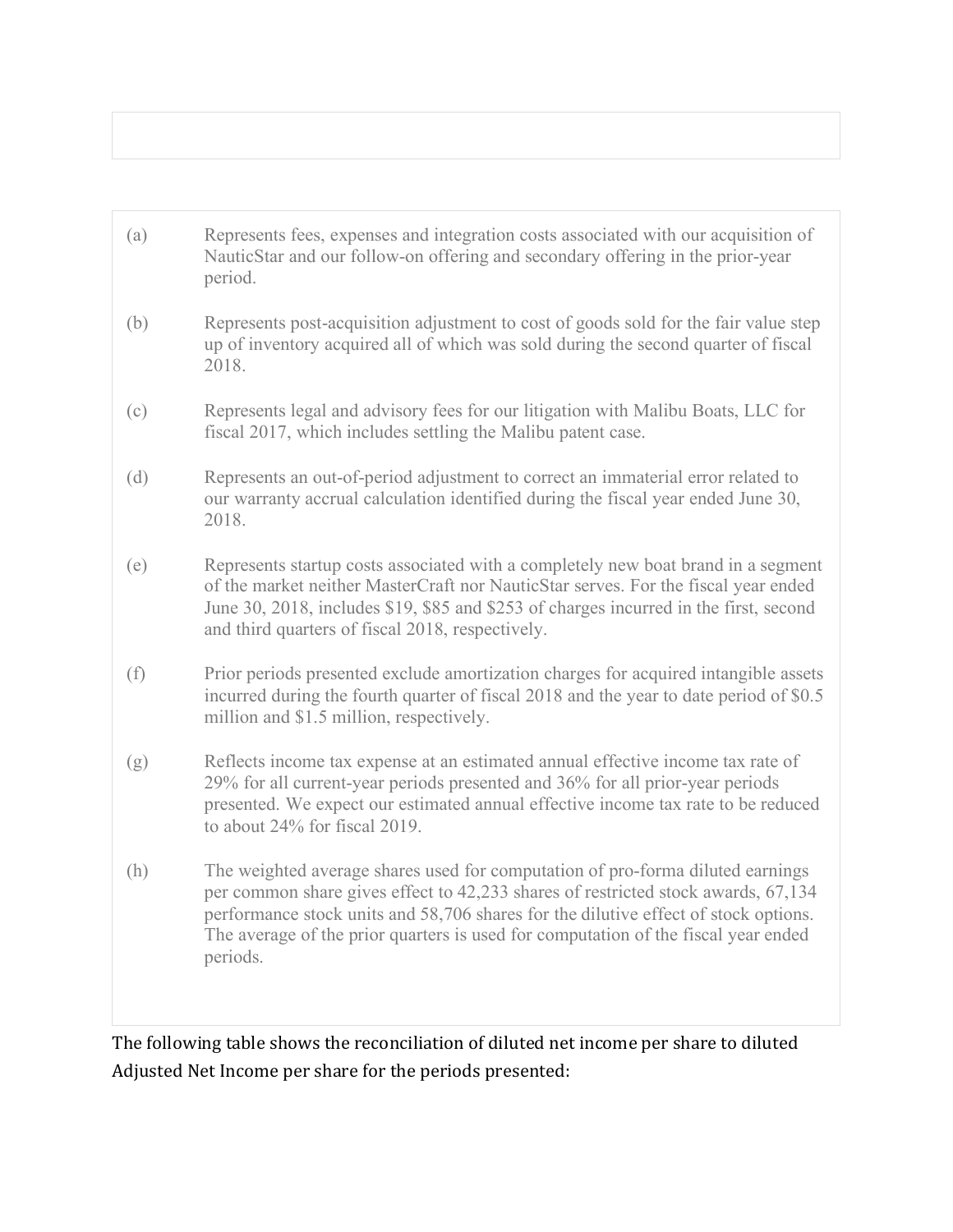|                                                                             | <b>Fourth Quarter Ended</b> |                          | <b>Fiscal Year Ended</b>    |                          |  |  |
|-----------------------------------------------------------------------------|-----------------------------|--------------------------|-----------------------------|--------------------------|--|--|
|                                                                             | <b>June 30, 20</b><br>18    | <b>June 30, 20</b><br>17 | <b>June 30, 20</b><br>18    | <b>June 30, 20</b><br>17 |  |  |
| <b>Net</b><br>income<br>per<br>diluted<br>share                             | 0.70<br>$\mathbb{S}$        | 0.34<br>$\mathbb{S}$     | $\mathbb{S}$<br>2.12        | $\mathbb{S}$<br>1.05     |  |  |
| Impact of<br>adjustment<br>$\mathbf{S}^*$                                   |                             |                          |                             |                          |  |  |
| Income tax<br>expense                                                       | 0.26                        | 0.20                     | 0.69                        | 0.63                     |  |  |
| Transactio<br>n expense <sup>(a)</sup>                                      |                             |                          | 0.09                        |                          |  |  |
| Inventory<br>step-up<br>adjustment<br>acquisition<br>related <sup>(b)</sup> |                             |                          | 0.03                        |                          |  |  |
| Litigation<br>charge <sup>(c)</sup>                                         |                             |                          |                             | 0.32                     |  |  |
| Warranty<br>adjustment<br>d)                                                | (0.0)<br>$\mathcal{E}$<br>6 |                          | (0.0)<br>$\mathcal{E}$<br>6 |                          |  |  |
| New brand<br>startup<br>$costs^{(e)}$                                       | 0.01                        |                          | 0.03                        |                          |  |  |
| Stock-<br>based                                                             | 0.02                        | 0.01                     | 0.06                        | 0.04                     |  |  |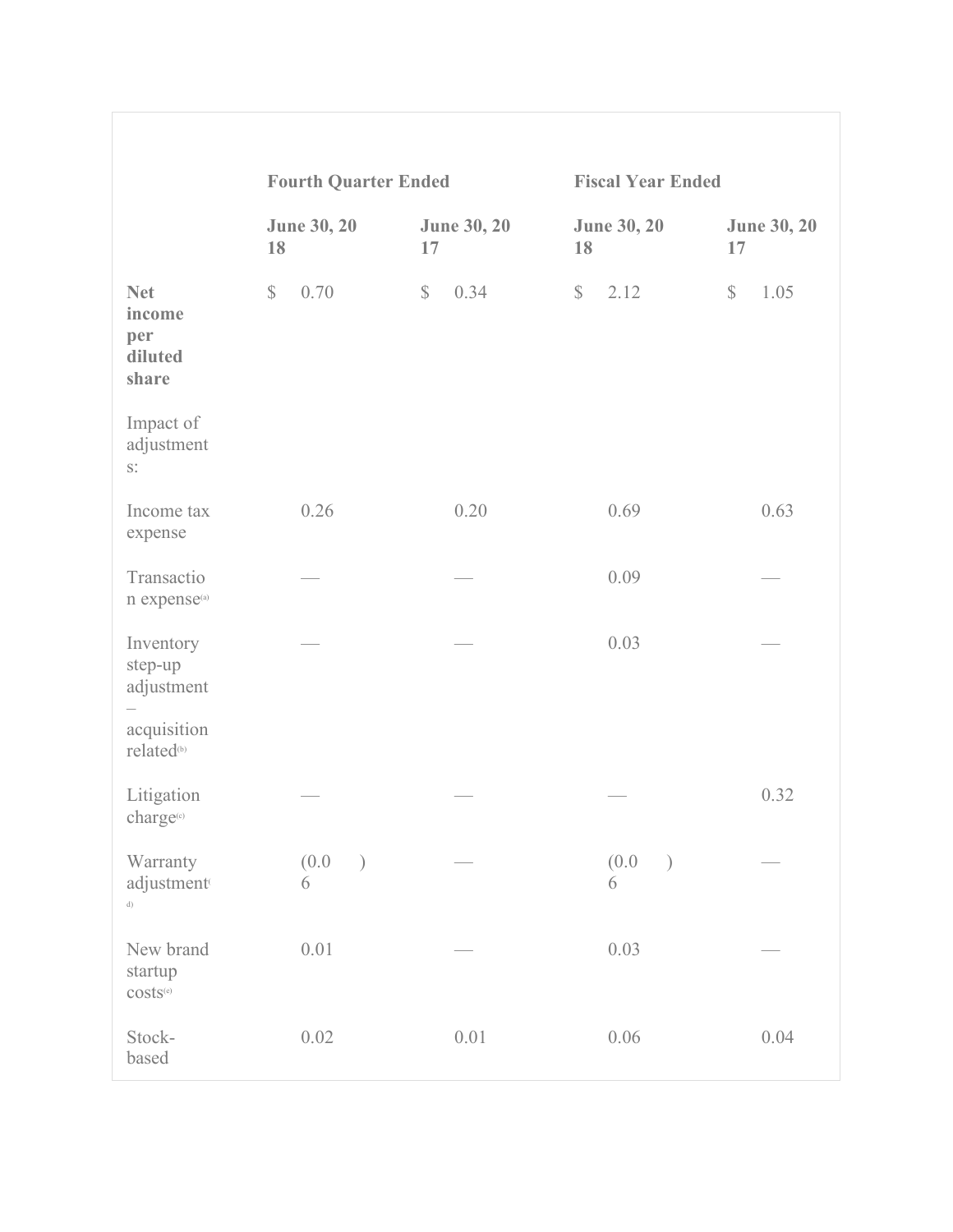| compensati<br>on                                                                                                                    |                        |                                |                             |            |
|-------------------------------------------------------------------------------------------------------------------------------------|------------------------|--------------------------------|-----------------------------|------------|
| <b>Net</b><br>income<br>per<br>diluted<br>share<br>before<br>income<br>taxes <sup>(f)</sup>                                         | 0.93                   | 0.55                           | 2.96                        | 2.04       |
| Impact of<br>adjusted<br>income tax<br>expense on<br>net income<br>per diluted<br>share<br>before<br>income<br>taxes <sup>(g)</sup> | (0.2)<br>$\mathcal{E}$ | (0.2)<br>$\big)$<br>$\bigcirc$ | (0.8)<br>$\big)$<br>6       | (0.7)      |
| Impact of<br>increased<br>share<br>count <sup>(h)</sup>                                                                             |                        |                                | (0.0)<br>$\mathcal{E}$<br>1 | (0.0)<br>1 |
| <b>Adjusted</b><br><b>Net</b><br>Income<br>per<br>diluted<br>pro-forma<br>weighted<br>average<br>share                              | 0.66                   | 0.35                           | 2.09                        | 1.30       |